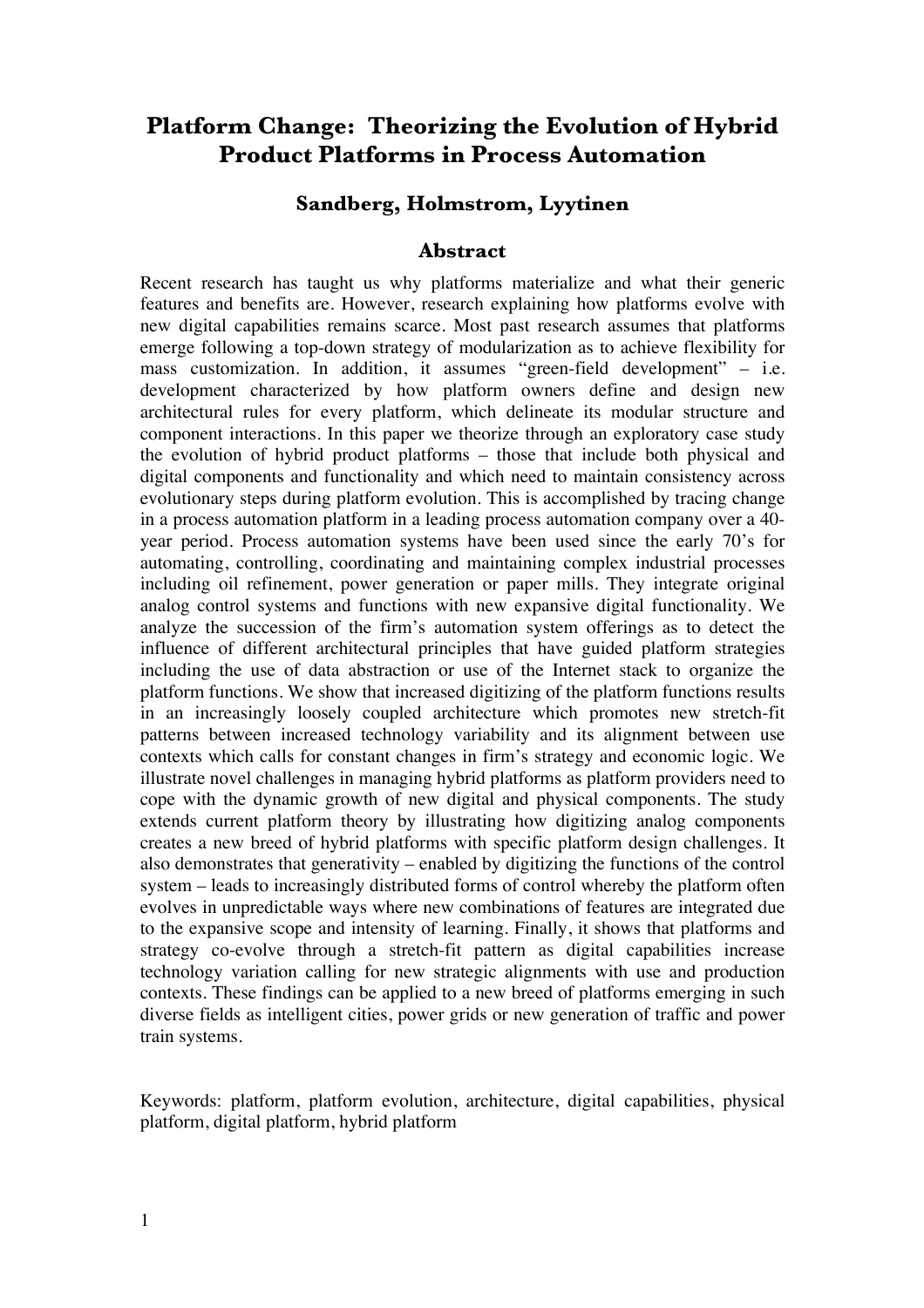## **1. Introduction**

A platform, in general, is "a building block, which can be a product, a technology, or a service, that acts as a foundation upon which other firms can develop complementary products, technologies or services" (Gawer 2009: 3,4). Platforms are often viewed as multi-sided in that they mediate the world of technology with varying business logics. In this regard, they consist of building blocks that serve as a foundation for a firm to develop new complementary products, technologies or services (Gawer, 2009). Therefore a platform's architecture is expected to be evolvable in that it can adapt to unanticipated changes by re-using and re-arranging its components while allowing its peripheral components to vary. By doing so the platform allows increased functional variety and thus becomes evolvable – two characteristics sorely needed to compete during the age of customization and market uncertainty (Baldwin and Woodard 2009).

Recent research has extensively examined the conditions of the platform change and its effects on competitive strategy in a variety of industrial contexts, including the computing industry (Bresnahan and Greenstein 1999), the automobile industry (Sako 2009), and the aerospace industry (Brusoni and Prencipe 2009). Recently Yoo et al. (2012) also suggested that digitizing and its affordance of convergence is one of the primary drivers for platform change. They note "from one perspective, in order to harness the convergence and generativity made possible by pervasive digital technology, firms now innovate by creating platforms rather than single products." (Yoo et al. 2012, pp. 1400). The penetration of digital technologies into products and services and their success as witnessed by the history of Itunes or Amazon has recently heightened the role of digital platform strategies in many firms' innovation activities (Yoo et al 2010; Tiwana et al 2010; Tilson et al 2010; Yoo et al 2012). Despite the growing research on digital platform strategies, it remains unclear under what conditions digital platforms evolve and why they evolve. In particular, we know little about the effects of digitizing of previously physical platforms on their evolution – products built around digitizing previously physical aspects of products and processes. This process creates the need to relate a firm's physical platform to multiple new ecosystems. The firm now needs to source its products or services across multiple innovation domains such as devices, networks, contents, and services thus increasing its innovation complexity and diversity (cf. Yoo et al. 2010). Moreover, as Yoo et al. (2010) note, the inherent properties of digital technology challenge traditional organizing logics that underlie innovation and manufacturing of physical products which all assume hierarchically organized modular product structures. In consequence, physical platform providers need to now adopt and deploy new architectural principles that differ radically from those recognized in the past (see e.g. Henderson and Clark 1990; Baldwin and Clark 1997). In short these architectural principles assume a new hybrid architectural logic (cf. Yoo et al. 2010), because they cut across previously tightly integrated layers of innovation by separating: (a) devices from their control systems (Lee and Berente 2012) and (b) content from its application (Tilson et al. 2010). How these new loosely coupled principles influence,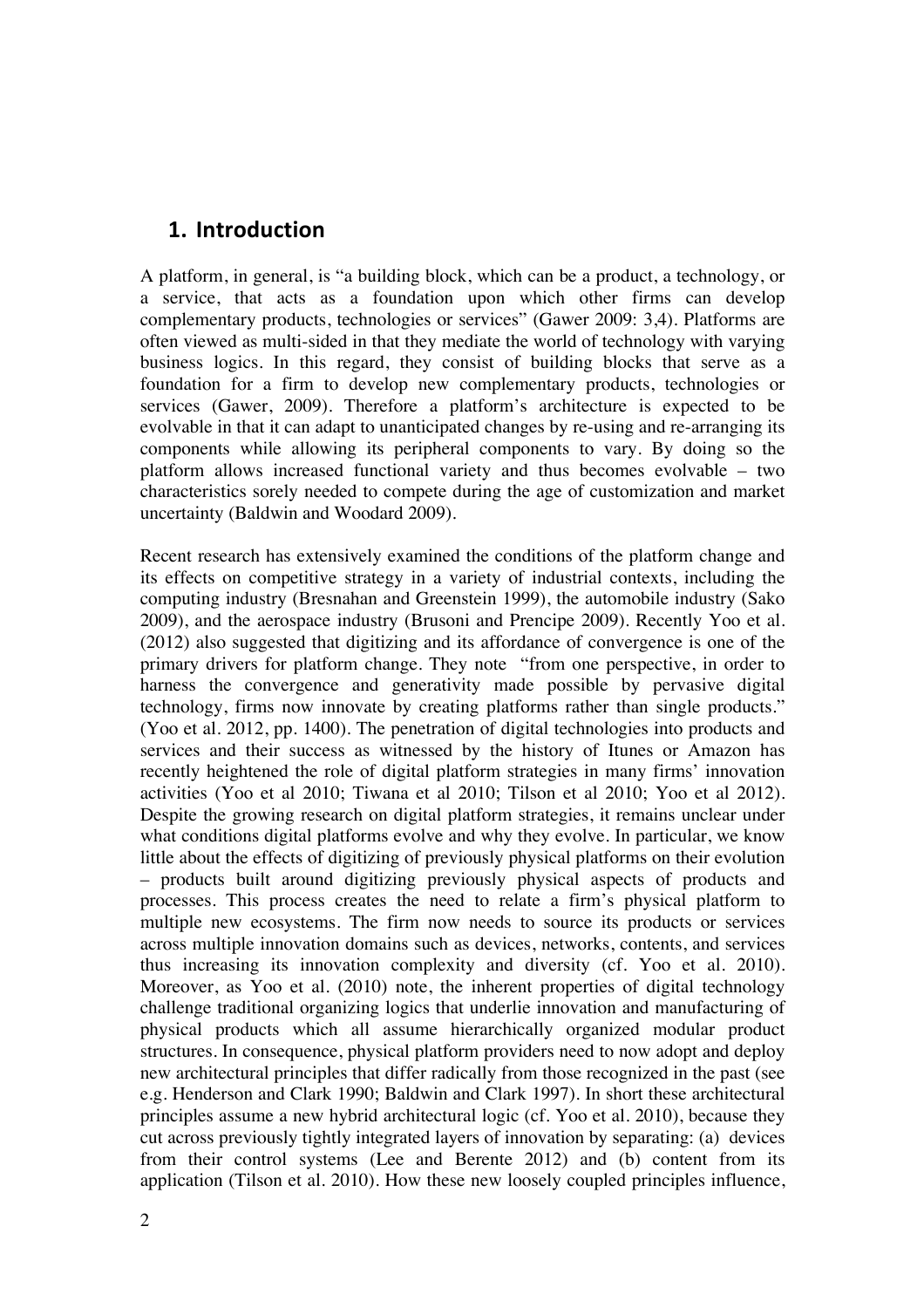evolve and become embedded into hybrid product platforms and what their consequences are for the ensuing platform strategies have not, however, been addressed.

Platform evolution has been mainly explored in the context of market-based competition on double-sided markets (Rochet & Tirole, 2003, 2006; Parker & Van Alstyne, 2005), and related concerns for strategy management (Gawer, 2009; Gawer & Cusumano, 2002). Most existing studies are concerned with change in the scale of the platform and under what conditions the platform growth will 'ignite' (Evans 2009). In this article, we complement this understanding of platform change by analyzing qualitative changes in platforms rules and architecture and how they relate to strategy i.e. how the platform is positioned with regard to its use and production contexts. What is evident from the extant research is that platform evolution is associated with a co-evolutionary pattern between technology variation, use context variation and emergence of new strategic options to align these two i.e. whereby technology is made fit its surrounding context (e.g. Evans et al., 2006). A typical trigger for creating a pattern of co-evolution is "technology stretch" enabled by digitization which, in turn, searches for a new context as well demands the strategy to comply (Barrett et al. 2012; Lee and Berente 2012). Recognizing such evolutionary gaps enabled by increased technology variation, we ask the following research question: How do hybrid platforms evolve as they become enabled by expansive digital capabilities?

By addressing this research question we pull together some building blocks for an integrative framework how platforms are likely to evolve as they become increasingly armed with expansive digital capabilities. We formulate the framework by conducting an exploratory longitudinal case study of the evolution of process automation system offerings in a leading process automation provider starting from the late 70's leading up to the recent announcement of a new kind of platform establishment. In particular we analyze how the automation control system gradually expanded its functionality as it embraced architectural principles that followed digital system design that we call loose coupling. While originally the process control system was designed to purely control physical production equipment and keep their behaviors within accepted physical tolerances. Due to its extensive physical embedding such systems have extensively long life cycles (over 30 years). Yet, its later evolution and new incarnations of platform features have added new and often unexpected digital functionality and radically changed its features, dynamics and ecosystem. The case study illustrates how the gradual emergence and evolution of a hybrid process control platform was punctuated by constant stretches between technology variation and new context variation and how this was enabled by constants shifts in platform strategy.

The remainder of the paper is organized as follows. Section 2 reviews related research on platforms, discuss physical and digital platform concepts and introduce the concept of hybrid platforms. We also outline current gaps in our understanding of platform evolution. Section 3 discusses the research design, data collection and analysis. Section 4 presents key findings of the evolution of the automation platform by tracing changes in platform features, depth of the digitizing architecture and changes in the technology 'stretch'. We conclude by noting the implications for our findings for platform evolution and strategies.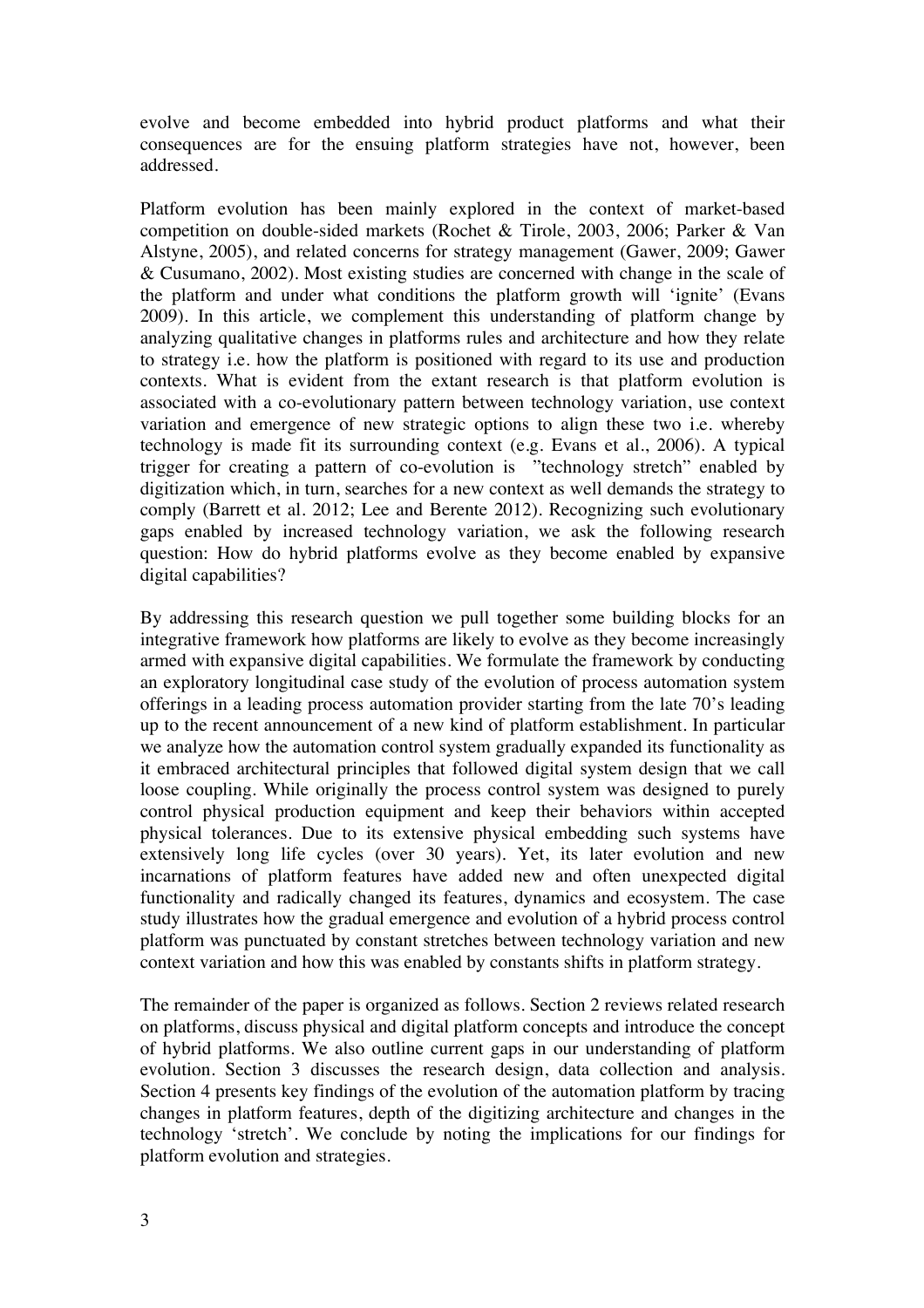## **2. Related Research**

In the following, we present related research on platforms and digital innovation, and review current frameworks for analyzing socio-technical co-evolution and growth patterns in strategy contexts.

### **2.1 Platforms**

While the word "platform" has been used since the mid  $16<sup>th</sup>$  century to describe both physical and abstract phenomena, it's meaning has since then expanded and changed, and the definition of "platform" in extant research is not necessarily unified (Baldwin & Clark 2009). We address this by conducting a systematic literature review of the platform literature in order to uncover the underlying theoretical logics. In so doing we begin with examining three streams of research.

The first stream is the "product platform" which is often examined from the viewpoint of a single focal firm in the context of physical product development. Meyer and Lehnerd (1997) provide a widely adopted definition of such a platform type: "a set of common components, modules, or parts from which a stream of derivative products can be efficiently created and launched" (p. 7). The fundamental logic underlying this stream of research is the idea of modularity, i.e. decomposition of a system into separable parts (Simon 1972). Research on product platforms is heavily founded on engineering of manufactured products such as consumer electronics. Empirical examples include how Sony introduced more than 250 models of its Walkman in the 1980s (Sanderson and Uzumeri 1995), Kodak's camera development during the 90's and the car industry (Robertson and Ulrich 1993).

The second stream is the "market platform" which extends the concept of the product platform into markets operating through the platform. This is aligned with the industrial economist view of platforms as mediators of transactions in two or multisided markets (Rochet and Tirole 2003). A key characteristic of this stream of research is that it emphasizes economic governance of the platform and value extraction. Governance forms here an integrated part of the actual platform, as exemplified by Eisenman et al.'s (2006, p. 5) definition: "A platform embodies an architecture – a design for products, services, and infrastructure facilitating network users' interactions – plus a set of rules; that is, the protocols, rights, and pricing terms that govern transactions". This stream of research has mainly focused on pricing mechanisms and how they influence such diverse markets as shopping malls, operating systems and gay bars.

The third stream is the "software ecosystem platform." A software platform is defined as "the extensible codebase of a software-based system that provides core functionality shared by the modules that interoperate with it and the interfaces through which they interoperate" (Tiwana et al., 2010, p. 676). The software ecosystem platform has the potential to attract new users, increase "stickiness (i.e. make it harder to change platform), accelerate innovation and provide sharing of development costs (Bosch 2009). Third-party developers often develop modules operating on these platforms and the ecosystem is susceptible to network effects. Loose coupling in the layered architecture of software ecosystems platforms allow module developers a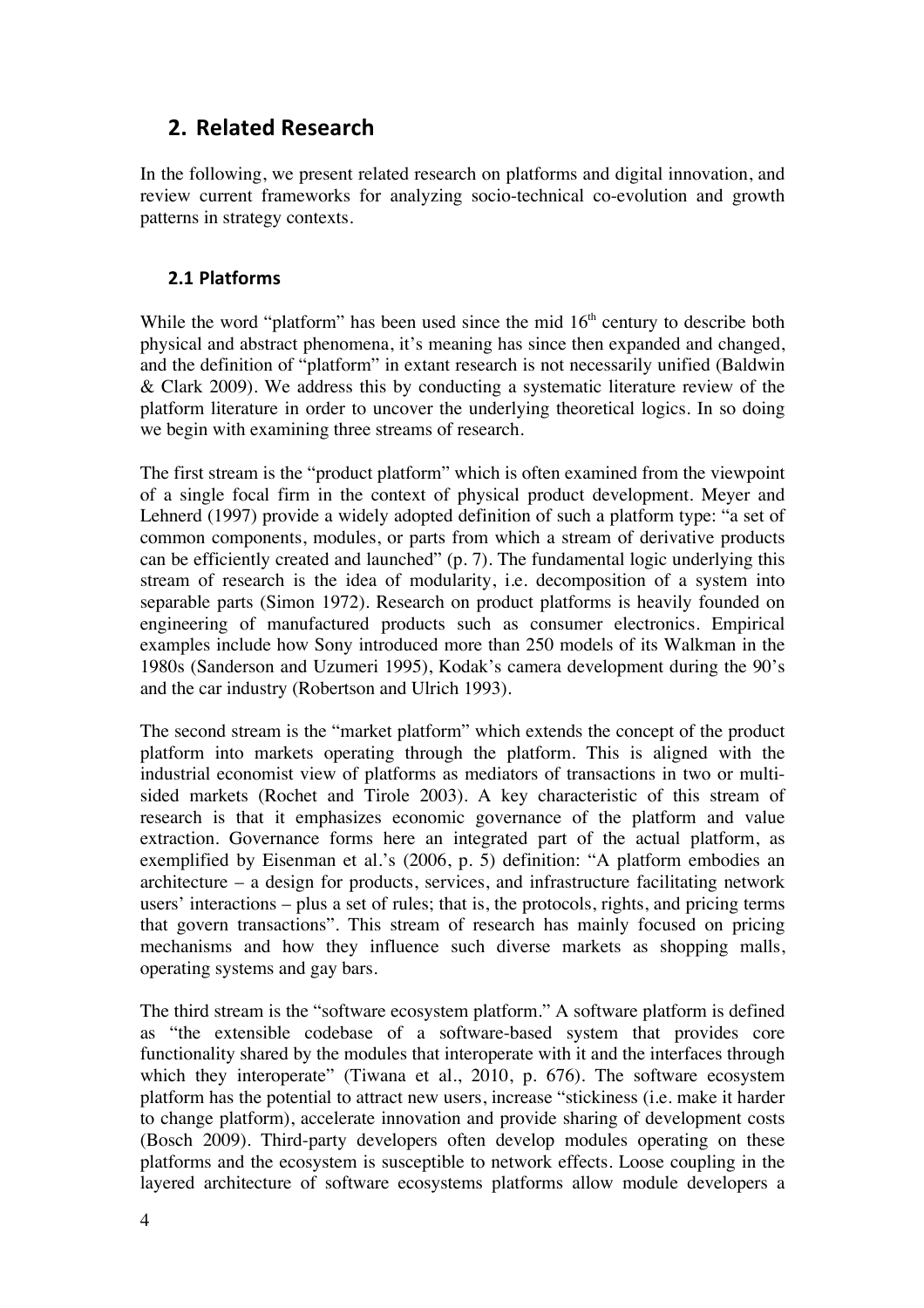relative freedom to innovate as compared to physical product platforms where functionality is inscribed by the platform owner (Yoo et al. 2010). Hence, architectural characteristics in digital technology implies that these platforms are susceptible to generativity, i.e., "a technology's overall capacity to produce unprompted change driven by large, varied, and uncoordinated audiences" (Zittrain 2006, p. 1980). Attracting both developers and users are key challenges for this type of platform, as a result research on software ecosystem platforms often has a sociotechnical focus and includes impact of architecture, governance and contextual dynamics (Tiwana et al. 2010).

| <b>Type</b>                           | <b>Rationality</b>                                                                                                                                                                                                                                                                 | <b>Control</b>                                                                                                                                    | <b>Change</b>                                                                                                                                | <b>Research</b>                                                                                                                                                  | Exemplary                                                                                                                                     |
|---------------------------------------|------------------------------------------------------------------------------------------------------------------------------------------------------------------------------------------------------------------------------------------------------------------------------------|---------------------------------------------------------------------------------------------------------------------------------------------------|----------------------------------------------------------------------------------------------------------------------------------------------|------------------------------------------------------------------------------------------------------------------------------------------------------------------|-----------------------------------------------------------------------------------------------------------------------------------------------|
|                                       |                                                                                                                                                                                                                                                                                    |                                                                                                                                                   |                                                                                                                                              | <b>Focus</b>                                                                                                                                                     | papers                                                                                                                                        |
| Product<br>Platform                   | Modularity<br>allows re-use<br>and decreases<br>complexity,<br>standardization<br>of platform<br>combined with<br>customization<br>allows<br>economies of<br>scale and scope.<br>The overarching<br>goal is product<br>efficiency and<br>functionality.                            | Internal,<br>architectural<br>decisions ripple<br>through the<br>design process<br>meaning that<br>early choices<br>remain strongly<br>inscribed. | Re-design of<br>the platform<br>based on end-<br>user<br>functionality.                                                                      | Engineering<br>assumption<br>of rational<br>design<br>process and<br>clean slate<br>design.                                                                      | Simon 1972;<br>Meyer and<br>Lehnerd, 1997;<br>Robertson and<br>Ulrich, 1998                                                                   |
| Market<br>Platform                    | Re-use of<br>infrastructure<br>allows efficient<br>transactions.<br>Focus on market<br>efficiency and<br>transaction<br>costs.<br>Competitive<br>advantages are<br>achieved by<br>attracting a large<br>number of<br>providers and<br>customers<br>through strategic<br>decisions. | Control of<br>access to<br>market.                                                                                                                | Re-design<br>based on<br>attractiveness<br>for the two<br>sides of the<br>market                                                             | Economics<br>and strategy.<br>Pricing<br>mechanisms<br>Assumption<br>of perfectly<br>rational<br>actors<br>allows<br>control<br>through<br>price.                | Economides<br>and<br>Katsamakas,<br>2006;<br>Eisenmann,<br>Parker and<br>Alstynem,<br>2008;<br>Eisenmann,<br>Parker and Van<br>Alstyne, 2008; |
| Software<br>Ecosyste<br>m<br>Platform | Shared<br>functionality in<br>codebase allows<br>specialization,<br>distribution of<br>development<br>costs and access<br>to users.<br>Commonality<br>achieved<br>through shared<br>platform rather                                                                                | Control through<br>architectural<br>rules<br>(interfaces).                                                                                        | Re-design<br>based on end-<br>user or<br>module-<br>developers<br>need of<br>functionality,<br>or changes in<br>the<br>technological<br>base | Software<br>engineering,<br>information<br>systems and<br>innovation<br>strategy.<br>Assumption<br>of co-<br>evolution<br>between<br>architecture,<br>contextual | Baldwin and<br>Clark 2006;<br>West and<br>O'Mahony,<br>2008; Tiwana et<br>al. 2010; Eaton<br>et al. 2011                                      |

## **Table 1. Types of Platforms**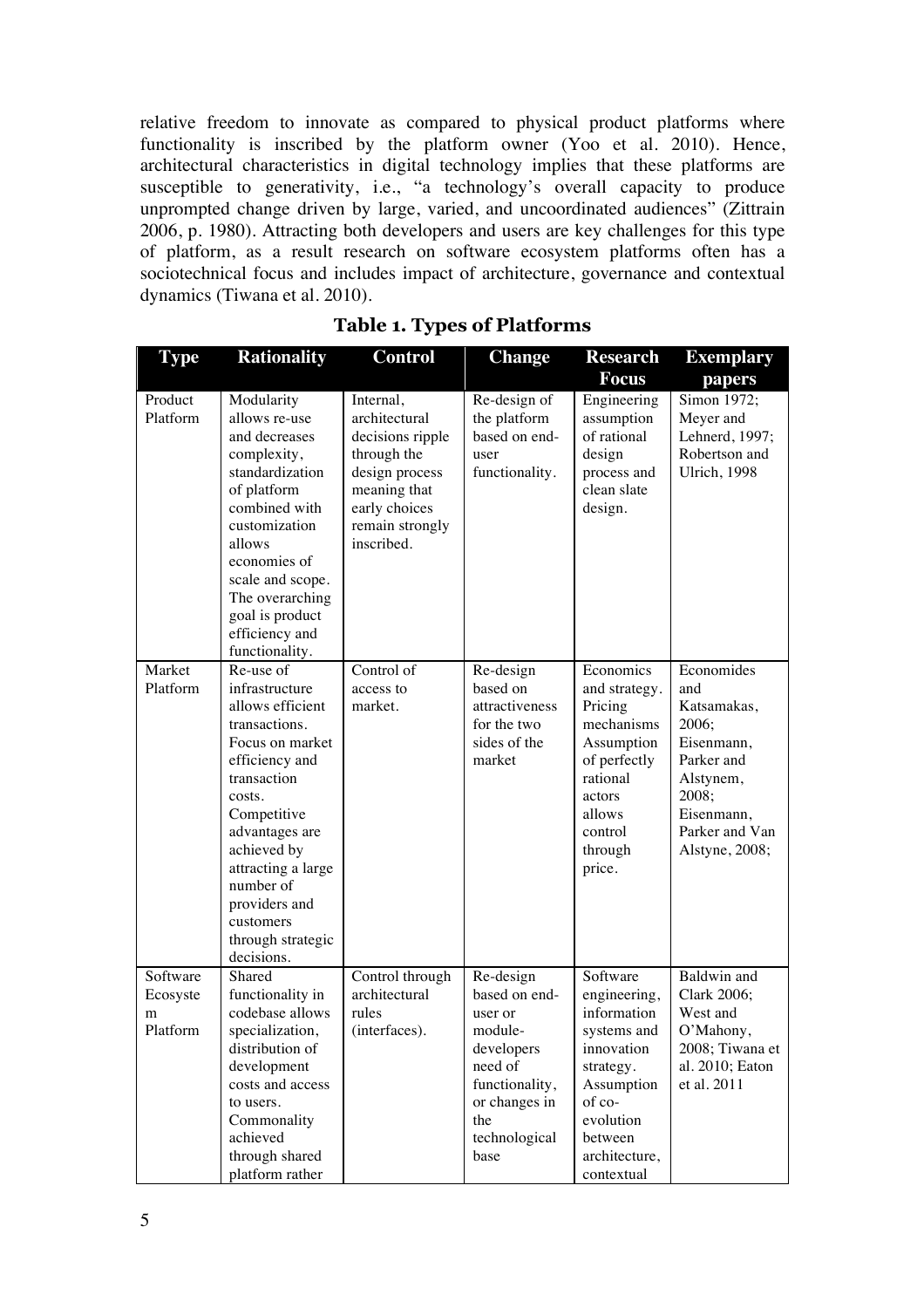| than application |  | dynamics      |  |
|------------------|--|---------------|--|
| area.            |  | and strategy. |  |

A main focus of platform owners across platform types is to provide a set of core components and resources that facilitate the process of generating complementary assets (Robertson and Ulrich, 1998), which therefore increase the value of the platform. According to Baldwin and Woodard (2009), the reuse of such components and resources acts as a powerful economic logic. Economies of scale can be realized through increased production volume and the efficient use of complementary assets. Also, as is evident from the literature review, recent research on platforms has increasingly recognized the significant value of third-party developers and their contributions in platform innovation (Bosch 2009; Evans 2009; Remneland-Wikhamn et al. 2011). Their importance continues to be recognized as they build and sustain platform innovations with complementary assets in the form of software applications and services (Evans et al. 2006; Hanseth and Lyytinen 2010; Eaton et al. 2011).

Common in all three streams of platform research is a focus on the conditions under which platforms change and grow. Armstrong (2006) and Rochet and Tirole (2003) suggested that a key for technology platform change lies in that platforms enable multi-sided markets bringing together various types of participants (sides) such as buyers and sellers. Studies of such platform growth have used various lenses to understand platform competition (Rochet and Tirole 2003)*,* emergence (Iyer et al. 2007)*,* strategies (West 2003), strategic differences (Economides and Katsamakas 2006)*,* and the role of complementary markets (Gawer and Henderson 2007). However, there is a paucity of research exploring change in types of platforms, linking the platform type to the generative mechanisms driving platform change. Understanding these dynamics are imperative in the case of platform evolution over a longer period, which by definition can involve multiple platform types and the generative mechanisms driving the transition from one platform type to another.

Advances in the functionality of information technologies and transformations in the way they are being fused with products and services has led some scholars to challenge conventional wisdom about the link between platform types to the generative mechanisms driving platform change. For instance, Tiwana et al., (2010) address the interplay of architectural design, platform governance, and the environmental dynamics of ecosystems on the evolution of platforms. In so doing they address key concerns in such interplay, such as the delicate balance of control by a platform owner and autonomy amongst developers. Evans (2009) observes that twosided markets must secure enough customers on both sides – and in the right proportions – to give enough value to both sides and to attain sustainable growth. Drawing from cases such as Friendster and Facebook he discuss how they must achieve secure critical mass to ignite the growth of their platforms and how the failure to achieve critical mass quickly results in the implosion of the platform.

#### **2.2 Physical and Digital Platform Architecture**

In the academic literatures the term 'platform' has been applied to many things: products, systems, services, and technologies as diverse as durable goods (e.g.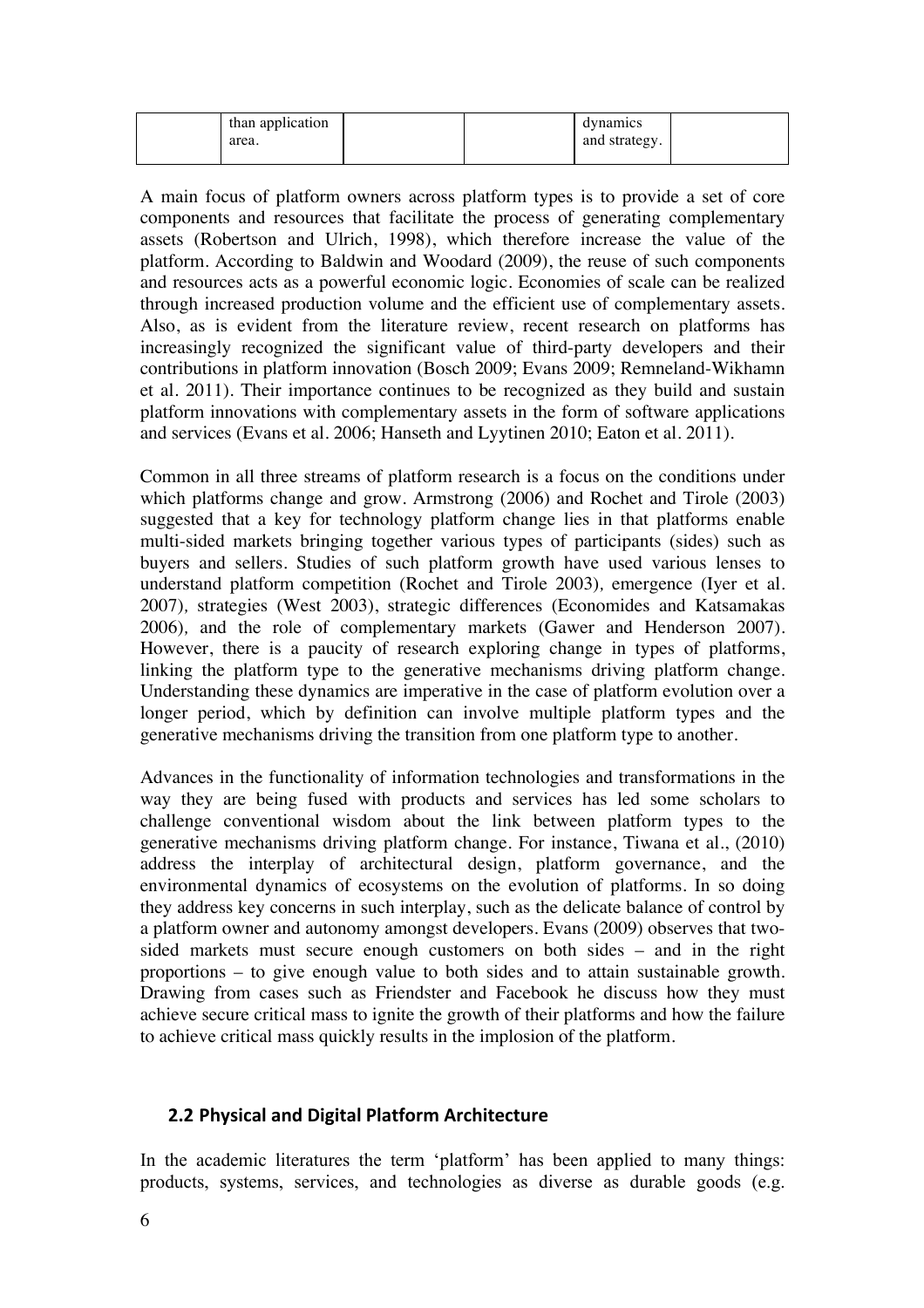airframes and jet engines, car underbodies and engines, printers, and power tool motors), operating systems, networking protocols, credit card systems, video game consoles, shopping malls, and dating sites (Baldwin and Woodward 2009). Most literature treats physical (tangible such as cars of shopping malls) and digital platforms (such as Ebay) in a similar manner. One reason for this is that the literature originates almost exclusively from fields such as new product development, strategy, and economics, where the world of bits is not conceived as being much different from the world of atoms (see e.g. Baldwin and Woodward 2009). No doubt, physical and digital platforms share many similarities in terms of their basic economic logic and valuation such as how fixed or variable costs relate or how network effects are realized. We remain doubtful, however, that theoretical predictions will hold the same for all critical topics on platform strategies for such a wide variety of phenomena. Especially, we are doubtful that the predictions are the same when we need to understand the change in platforms.

One reason for our doubt is that platforms differ fundamentally in their technological affordances, i.e. "what an individual or organization with a particular purpose can do with technology" (Majchrzak and Markus 2012). One of these differences is affordance complexity and variability and the consequent intricacy of the underlying platform (Tilson and Lyytinen 2013). Another is the pace and rate of variation afforded by the platform over time. Here physical and digital platforms differ radically and these differences can be largely attributed to the fundamental differences in the underlying material that makes up the technology. These fundamental differences are also manifested in structural patterns – architectural principles – that guide the design of physical or digital functionality on a platform, respectively. Physical platforms are typically designed using a modular architecture (Yoo et al 2010), while the architecture of digital platforms is in addition layered due to deep recursive organization of digital functional capabilities (Yoo et al 2010; Tilson and Lyytinen 2013).

Physical platforms can be composed of various material components where each component will carry out relatively a narrow range of specific functions and its alternative use value is close to zero (an engine is an engine). Therefore the components are harder to change and fit to alternative compositions and the conditions for creating such variability remain restricted. The main strategy to achieve such variability, as noted, is modularity which is about decomposing a platform (and its functions) into components that can be combined in multiple ways as to achieve desired functional variability (Simon 1996). To do so components need to be designed following the principle of relative interdependence i.e. high internal component cohesion and minimizing external connections. This is achieved through functional abstraction, information hiding and standardized interfaces (Baldwin and Clark 2000). This principle helps minimize negative effects of increased functional complexity associated with the desired increased variation.

This strategy offers also other benefits. Once the overall architecture has been determined design and manufacturing of identified families of components can be allocated to more specialized actors as to improve economies of scope. At the same time a growing variety of alternative combinatorial solutions helps achieve economies of scale and scope. Overall, through a modular architecture firms can carry out vertical disintegration (Baldwin 2008) as to improve scalability and flexibility. There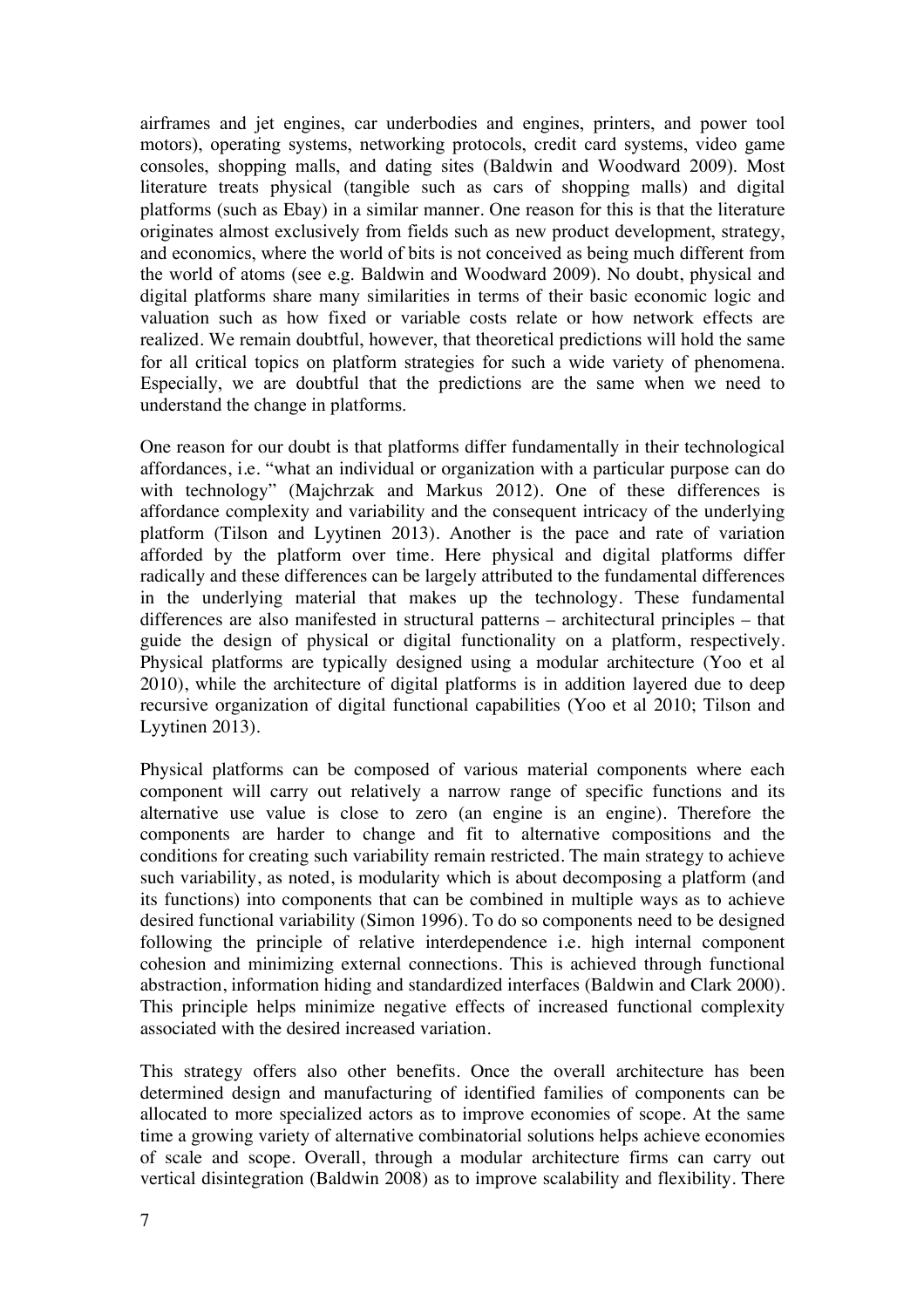are also drawbacks associated with the strategy, for instance there are additional initial costs for determining initial architecture. Decoupling of components based on functional hierarchy requires, however, that relations between components remain fixed and their relationships can vary only within a very strict set of limits. Therefore, the achieved level variability on a platform is always a matter of degree. This sets clear boundaries for variability and can create competency traps. This is one of the reasons why despite 25 years of extensive effort and research highly modular car manufacturing remains still a dream (Helper and Sako 2010). Due to these effects the range of variability and the rate of variation in physical platforms have remained somewhat limited.

In contrast, digital technologies offer unprecedented variability in terms of their scaling potential as witnessed e.g. by the exponential growth of social networking sites (Fisher et al 2013) and functional variability as exemplified by the fast paced growth of functions that have been made available on Internet (Hanseth and Lyytinen 2010; Tilson and Lyytinen 2013), or on specific sites such as Facebook (Fisher et al 2013). The reason for this increased variability is that digital technologies are basically highly abstracted computing capabilities (semiotic engines) that can be materialized on any medium capable of changing between a discrete state and signaling the current state. This abstraction is achieved by separating the physical unit that executes instructions- the processor- and the storage unit that holds instructionsthe memory. The functional logic is then expressed in sets of instructions stored in the updatable memory and this set will always ultimately determine what the physical processor will do. The expressed functional logic of the physical processor can be reprogrammed at any time by changing the instruction set and thereby the functionality of the digital device can be altered easily. In short, the abstracted computing capability enables reprogrammable functions (Yoo et al. 2010; Yoo et al. 2012) and digital technologies can be described as general purpose technologies which have "the potential for pervasive use in a wide range of sectors in ways that drastically change their modes of operation" (Helpman 1998, p. 3).

Due to this abstraction digital technology can be changed simultaneously at multiple different layers: 1) through the installation of software that express new sets of instructions; and 2) through the change in physical capabilities of processors and storage units permitting faster execution and larger and faster storage. Moreover, due to unified and abstracted forms of expressing digital functionality (by innovations in software technologies such as compilers) the same set of instructions can be run across multiple different processors and storage technologies. In this way the functionality and variability of digital technology is never determined solely by hierarchical decomposition, but comes from a loose coupling (many to many mapping) between digitally expressed functionality and its physical materialization.

Another benefit of digital technologies that permits high variability is that they homogenize all data used in the computations into binary code form. This code can represent any type of data about the world, such as numbers, video, text or sound as long as the users (and their software) can agree what the data denotes (Tilson et al 2010; Yoo et al 2010). Thus compared to analog physical devices that are used to represent and store data, digital technologies are extremely adaptable in that they can be used for recording, storing and representing any information its users can acquire and represent about the world. As long as digital devices have access to instructions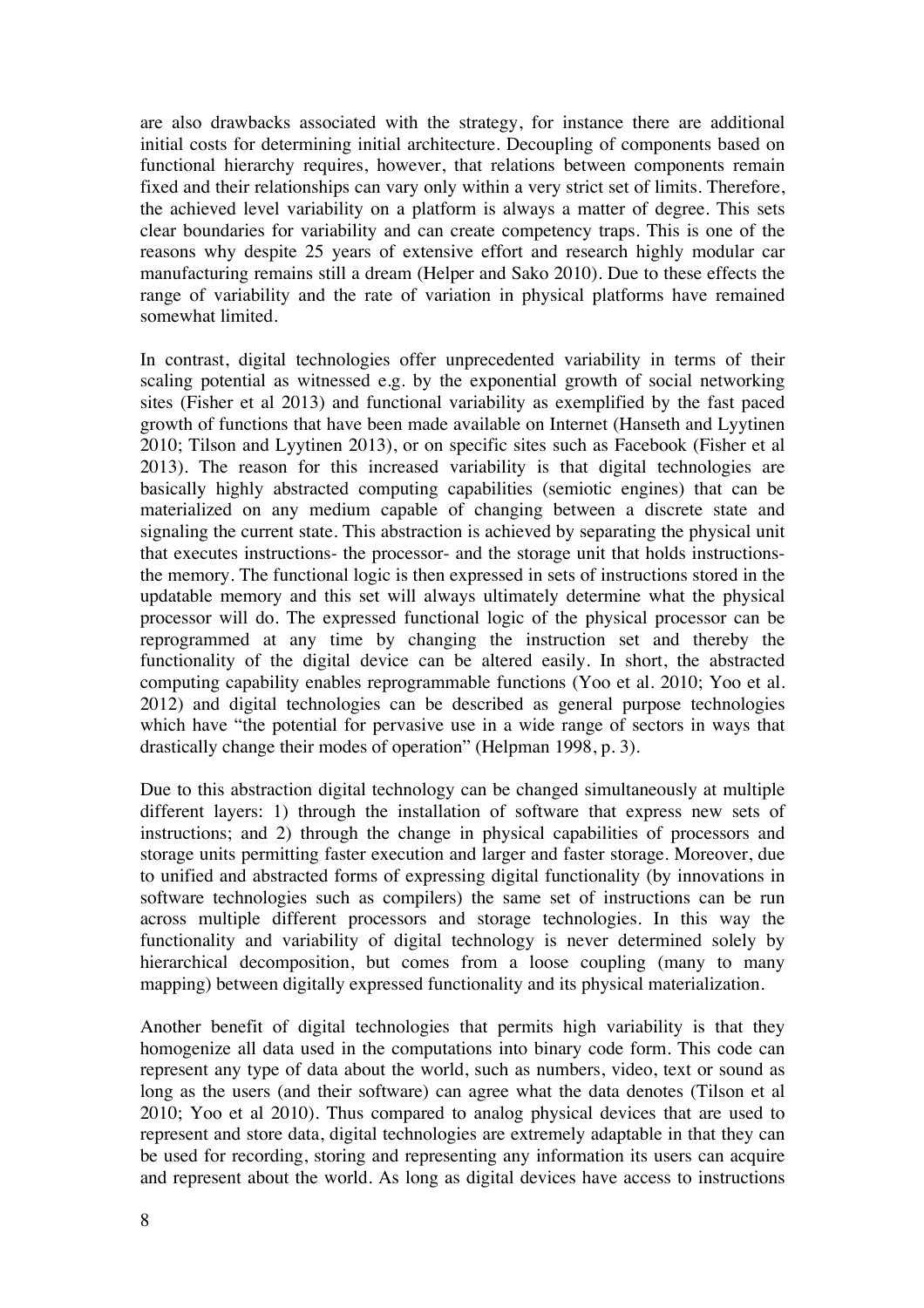on how to decode the binary data, they can process it and offer new functions. As a result of such digitizing content can be easily separated from the material form – the medium – which increases the functional variation enormously.

Due to these fundamental material differences and possibility to integrate different types of data an architecture for digital platforms is represented as a layered system of separate functionalities, where each layer follows principles of modularity (Benkler 2006; Gao and Iyer 2006). This architecture is typically called a 'stack' consisting four loosely coupled layers as illustrated in Figure 1 (Benkler 2006): content, service, network, and device. The device and network layer can be further divided into logical layers and physical ones (separating physical execution of computing from its logical representation). Components in digital platforms become thereby loosely coupled (with many to many mappings) and can be re-combined into different functional sets using either interfaces between layers (Yoo et al 2010; Tilson and Lyytinen 2013) or gateways between different functions on the same layer (Hanseth and Lyytinen 2010). While the user of the digital platform often perceives each layer as a single 'functional' unit, it can be designed and used with a minimal level of consideration and knowledge of the other layers on the platform as long as information about the interfaces on the lower layer are known. This offers significant benefits in terms of economies of scale and scope and offers new sources of variability.

An additional outcome of separating functions into loosely coupled, interoperable layers is that this principle permits new functional combinations to emerge that were not foreseen at the design time. Indeed digital platform "exhibits a procrastinated binding of form and function (Zittrain 2006) meaning that new capabilities can be added after a product or tool has been designed and produced" (Yoo et al. 2012, p. 1399). Hence, while the core layers of the digital platform in itself remain stable (Tilson et al 2010), the loose coupling allows higher levels of variation due to generativity of digital platforms, i.e. an "overall capacity to produce unprompted change driven by large, varied and uncoordinated audiences" (Zittrain 2006, p. 1980).

Overall physical and digital platforms vary in terms of (1) boundaries and variation of use contexts (Yoo et al. 2010) (single purpose v.s. general purpose), (2) governance (Boudreau 2010; Tiwana et al. 2010) (centralized control v.s. open forms of control), and, (3) evolvability ( change in the scale and nature of the platforms) (Kirschner and Gerhart 1998). Differences in couplings lead to differences in variation in the firmness of platform boundaries and use contexts. Digital platforms can serve a wider variety of purposes in various contexts, as exemplified by Microsoft Windows, whereas physical platforms such as car platforms can be flexibly designed in terms of how they variably meet some of the customers' needs, while they all fulfill the purpose of transport. Finally, components in digital platforms can be invented and then combined within and across layers in ways that were not foreseen in the original design time. Therefore digital platforms are often used in unanticipated ways and contexts.

The generative characteristic of digital platforms impacts their governance. While economies of scale and price competition among component suppliers affect attractiveness of physical platforms, the value of a digital platform is more often related to the growing heterogeneity in component suppliers (Boudreau 2010; Boudreau 2012). Further, decision rights and forms of ownership exhibit larger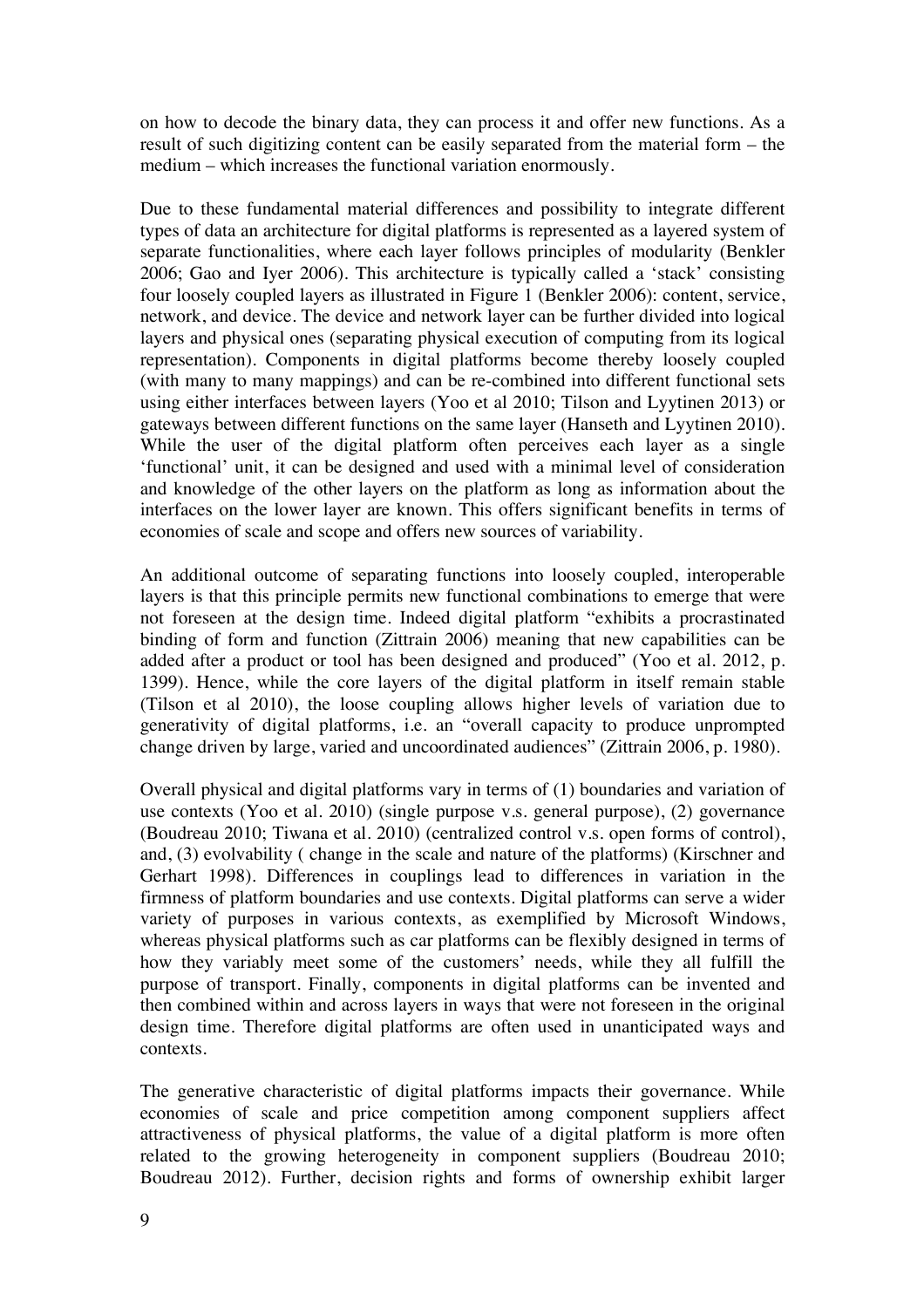variety (Tiwana et al. 2010). Decision rights for both platforms are similar in the sense that both are enforced through control of interfaces; the difference is that digital platforms can adapt and use gateways or adapt to new reconfigurations even after the platform has been released. For example, Apple decided to open their handheld device for third party developers after "jail-breaked" versions showed enormous potential benefits. A similar adaptation is hard to achieve on a physical platform once interfaces are manufactured and sold.

Finally, digital platforms appear to be more evolvable than physical platforms due to high level of functional abstraction. Once a physical platform has reached the end in its variation capability, it is phased out. Digital platforms instead are in a constant flux of change and adapted to new uses and contexts. As digital platforms are phased out, costs of adapting them are significantly lower and as a result parts of them can continue to function in environments and for purposes that are fundamentally different from what they were designed for.

Examples of both physical platforms and digital platforms abound in the literature. The former ones cover durable goods (e.g. airframes and jet engines, car underbodies and engines, printers, and power tool motors) and locales (shopping malls or gay bars); the latter ones operating systems, credit card systems, video game consoles, electronic auction sites, social networking sites or dating sites. Sometime the main functions served can be quite similar (gay bars vs. dating sites). When such pure 'forms' are present the varying principles that govern their use contexts, design, and governance are more unified and simpler. There is, however, as set of industrial products that integrate increasingly physical and digital components and related functionality. We call such platforms hybrid platforms in that their special characteristic is the intermingling of modular physical components with digital functionality as to increase the platform variability and evolvability. These platforms range from 'intelligent' materials (Internet of Things), to intelligent products, processes and environments. Examples include power transmission and exhaustion systems for engines (Lee and Berente 2010), process automation systems, intelligent cities (Desouza and Bhagwatwar 2012) and so on. In these platforms the states of the physical world are continually mapped to digital representations (with sensors embedded in physical components) and then the world is operated and controlled through a set of effectuators (digital to analog conversion).<sup>1</sup> These platforms are currently becoming more prevalent (just consider current interest in intelligent cities, transportation systems and power grids) and their unique feature is constant evolution and change. This combination calls for integrating design and governance principles from both types of platforms and thereby generates a set of tensions when the two architectures need to be combined. Therefore one of the key challenges for platform scholars is how do they evolve and what mechanisms influence their evolution. To understand these mechanisms we need to understand how technologies, contexts of their use and production and organizational strategies are related in ways that influence variation, selection and retention in a growing set of platforms functions, features and principles.

 $<sup>1</sup>$  In a limited sense this happens with all digital systems that interact with humans as human</sup> sense and operate only with analog representation. However, in these systems we analyze the boundary between analog and digital representation is part of the platform design i.e. what types of 'states' are mapped into the digital representation.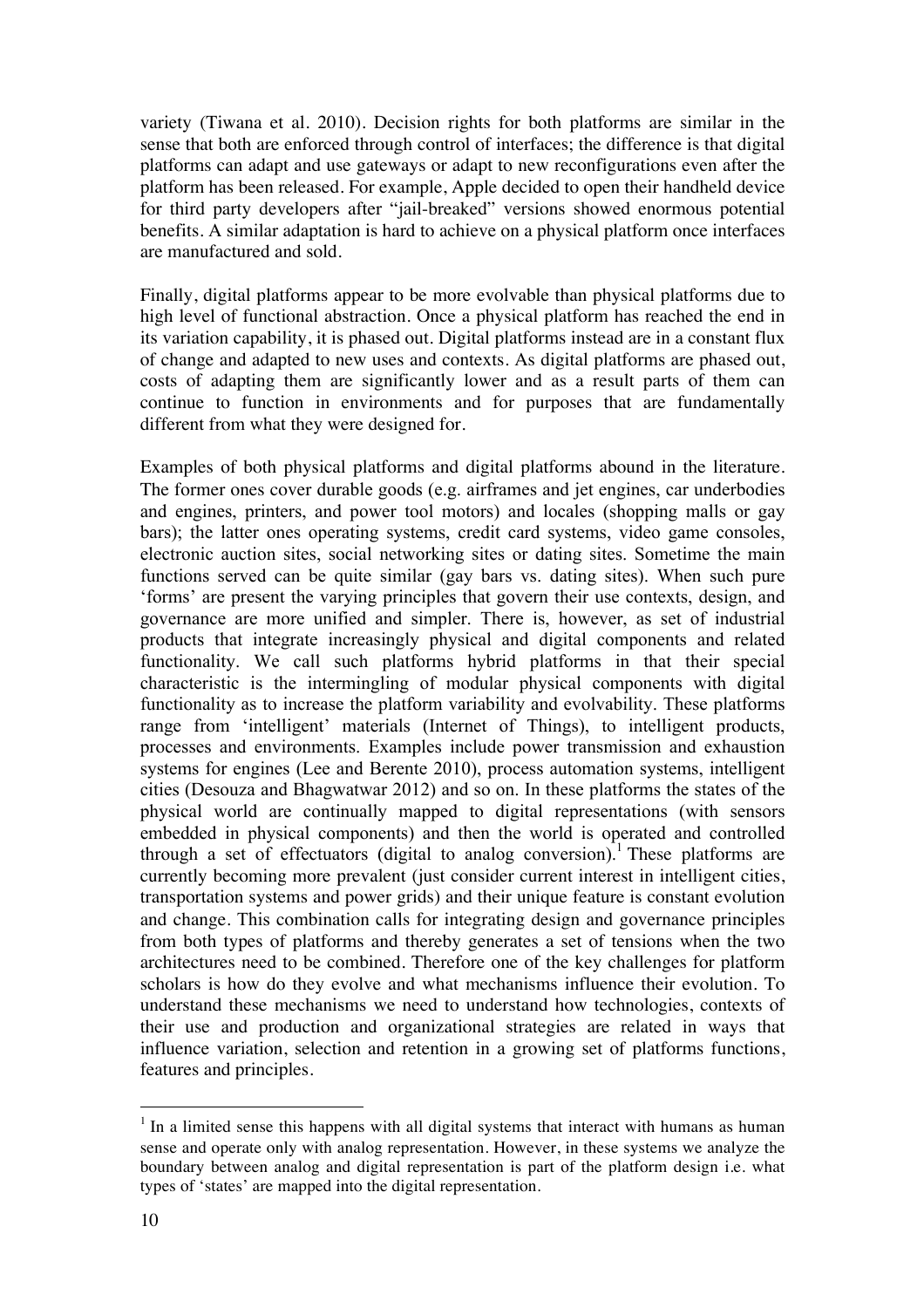# **Figure 1 Layered digital architecture**

| <b>Content Layer</b> |
|----------------------|
|                      |
|                      |
| Service Layer        |
|                      |
| Network Layer        |
| Logical transmission |
| Physical transport   |
|                      |
| Device Layer         |
| Logical capability   |
| Physical machinery   |

### **2.3 Co-evolution of Technology, Context and Strategy: An Integrative Framework**

In this section we review approaches that can be used to explain why and how hybrid platforms evolve. First we posit that the functions and variability potential of technology, its use and production context, and organizational strategy - the way in which features and variability are aligned to use and production contexts- are central in understanding why and how hybrid platforms evolve. Typically, technology has a close fit and therefore low variability due to its closeness with the existing practices (use and manufacturing contexts). As new technical opportunities emerge the elements are related in a new way to what Geels (2005) refers to as a stretch pattern. In this pattern technology variation increases so that it becomes misaligned with context and strategy. Overtime context and policy need to coevolve as to select and retain technology variation. In

a sense the original technology stretch pattern will be stretched for context and strategy. Indeed, the platform can at any point of time provide a pool of common resources waiting to be expanded and varied. Thereby the platform owner can generate additional value by varying platform use and production contexts. In this regard platform strategy is about building stable ecosystems where various actors with differential knowledge, assets and interest collaborate and compete as to change either the scale or the nature of platform and to increase its environmental 'footprint' or fit across use and production contexts (Evans et al. 2006; Gawer and Cusumano 2008).

The relationships between technology, context and strategy – especially when digital technology potential is being leveraged – are highly dynamic and poorly understood. In particular, we know little how technical, contextual, and strategy elements combine for successful evolutionary outcomes with hybrid platforms as the platform owner needs to apply contradictory and varying architectural rules and mechanisms for variation, selection and retention. Accordingly, there is a need for research how a hybrid platform's architecture and related strategic choices influence its evolutionary trajectory (Tiwana et al. 2010; Yoo et al. 2010).

To understand this puzzle we draw on evolutionary models that seek to detect and explain the emergence, development, and demise of organizational forms, routines or strategies - such as platform development. Indeed, evolutionary economics has for some time stressed the Schumpeterian nature of processes surrounding complex phenomena like hybrid platforms and the essential role of variability in assets and knowledge to understand underlying evolutionary mechanics (e.g., Nelson and Winter, 2002). Platform research therefore has to appreciate the subtle two-way interactions between technical, contextual, and strategy elements as it explores how and why platforms evolve. The core of the co-evolutionary argument is that the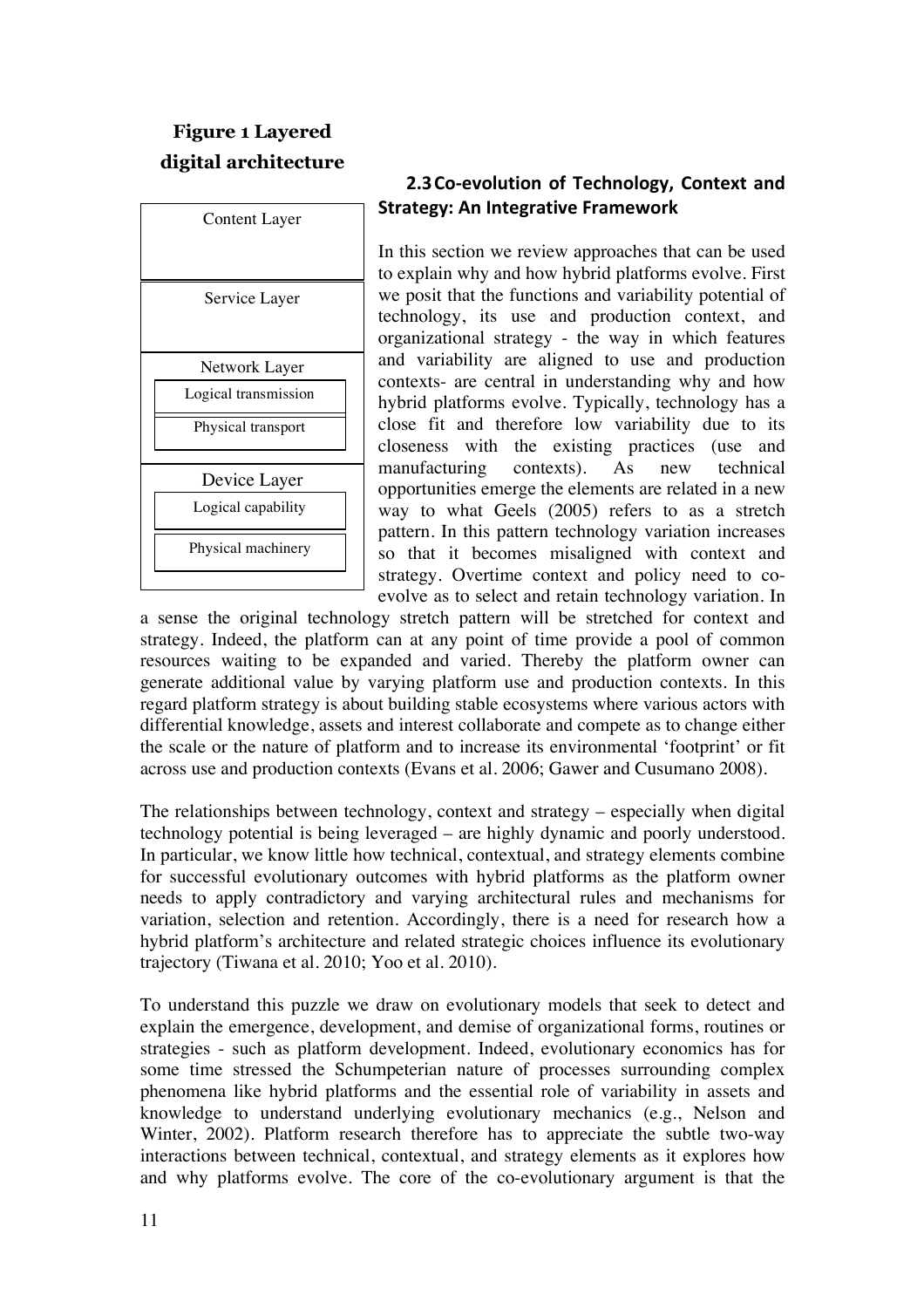current nature of technology platform (and its variability) sets boundaries to the patterns of innovation (variability) and that the subsequent learning processes for production and use will depend on prior levels of technological variation. The trick here is that adoption of hybrid forms will increase the variability in the order of magnitude when compared to pure physical platforms. Innovations will be more varied and will evolve through multi-level learning processes that vary the levels of variation, selection and retention associated with platform. The platform owner's task, accordingly, is to exploit any existing pool of platform components and capabilities, and second to harness new digital resources and capabilities to as increase variability and selection. This will happen by constantly stretching both digital technologies (dramatic variation of features and allowing radically new combinations) and expanding its use and manufacturing contexts. This will ultimately influence how well platform strategies will align with technology and context.

We will pursue these issues next in our study of hybrid platform evolution. In particular, we will address the need for fit between platform and its environment while paying a particular attention to the learning processes involved in reaching a functional fit. More specifically we will explore how the co-evolution between technology, context and policy follows a fit–stretch pattern.

## **3. Research Site and Methods**

To understand the dynamic growth pattern of the platform and it's eco-system, our inductive case study involved data collection at ABB, third-party developers and customers in the mining and pulp industries. Data was collected through interviews, site and system demonstrations, design workshops and document studies in three phases.

#### **3.1 Research Site**

In order to examine platform evolution we chose to study distributed control systems that are used in complex industrial processes. These systems have been in use long enough to illustrate tensions between an installed base and expansive digital capabilities. They have also undergone radical change due to the increased digitization of production control over the last three decades. Distributed control systems are used to manage complex processes automation within industries such as mining, pulp, oil and nuclear energy. These use contexts are characterized by the use of heavy machinery and "extreme production environments" – in terms of intense noise, heat, dirt, vibrations etc – which means that high reliability in platform performance is critical. While industrial processes are managed through expansive digital capabilities, the actual processes remain very much dependent on physical equipment. We conducted a longitudinal study of the evolution of process control system offerings in one of the largest suppliers, ABB, starting from the 70's leading up to the recent platform establishment. In particular we analyze how the control system design gradually expanded in functionality and how it simultaneously embraced architectural principles that followed digital system design that we call loose coupling. While the process control system originally was designed to control physical production equipment with long life cycles, its later evolution and incarnations have added totally new digital functionality to the platform and radically changed its ecosystem.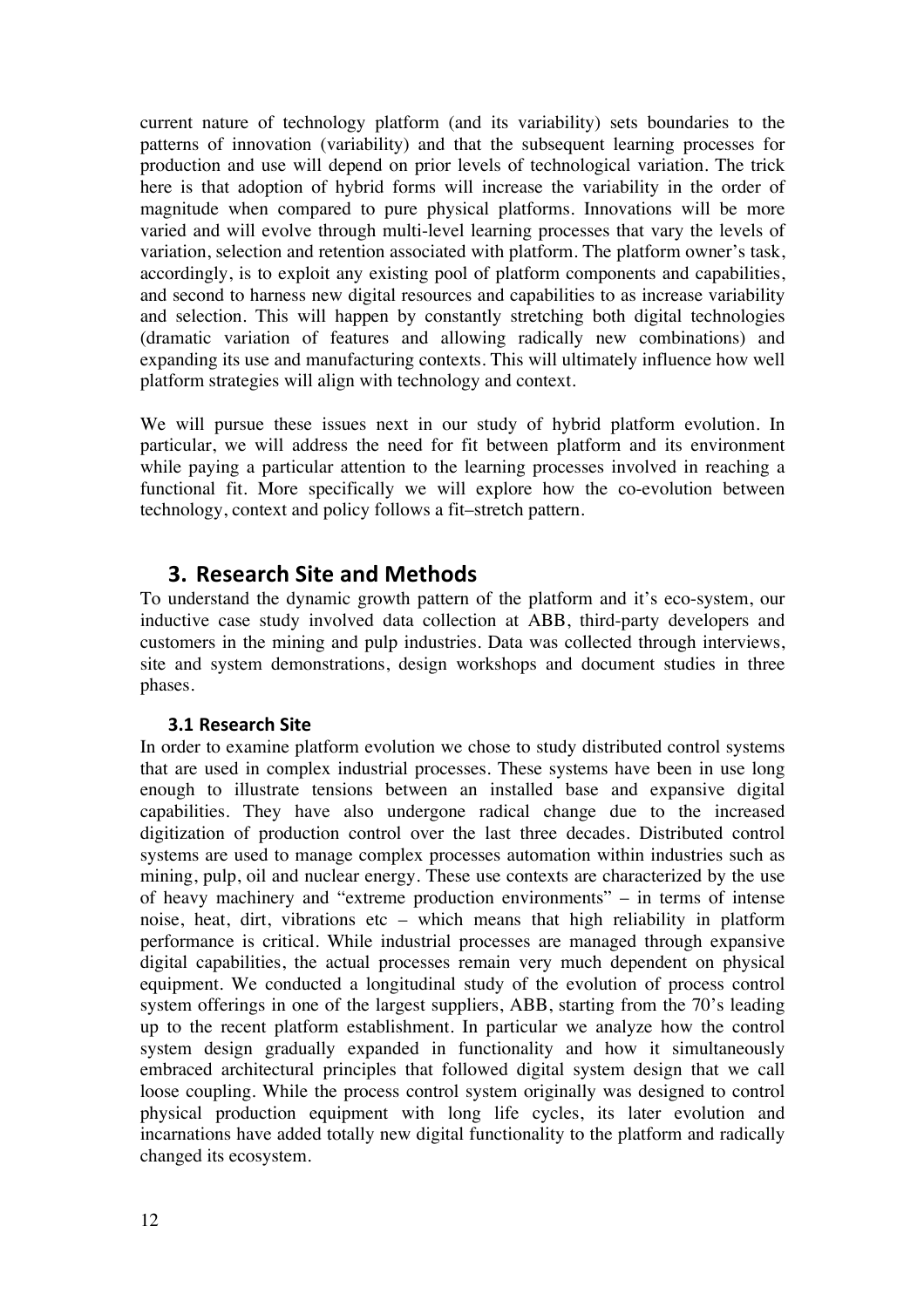Distributed control systems are built up of interconnected digital processing units that steers a dynamic manufacturing process (as compared to a discrete one) based on events. These systems can be represented in layers and they are distributed in the sense that that the controller elements are not centralized, instead they are located in the production environment and steers a restricted part of the process. Networks for communication connect these controller elements for monitoring and coordination purposes. Data is integrated in the distributed control systems that both controls production according to programmed logic and offers monitoring services for operators. At the lowest level of the system, the process level, sensors and actuators record signals and transmit them to controllers in real time. Based on these signals, controllers respond according to the preprogrammed logic and signals actuators to execute commands that change the process. All of this happens in milliseconds, as system must respond to process changes swiftly. Modern control systems also communicate with enterprise applications on issues such as inventory, produced volumes, maintenance orders etc. To provide such integration without compromising security systems are often designed with a demilitarized zone (DMZ) where data and services can be exchanged.

In this paper we describe and analyze platform evolution through the Purdue Reference Model as applied in the Instrument Society of America's (ISA) standard 99 (Kjaer 2003; CISCO 2013). The Purdue Reference Model (PRM) describes functionality and is widely applied as basis for segmentation of hierarchies in descriptions of manufacturing system. The ISA standard 99 adapts these hierarchies to industrial automation and control systems(CISCO 2013) as illustrated in Table 1. Industrial automation systems have four main duties, out of which all levels in the PRM are involved in assuring plant coordination and operational data reporting, and, system reliability and availability assurance. The responsibility for control enforcement is instead distributed to levels 1 and 2, and production scheduling to level 3, 4 and 5. To be able to perform these duties system architecture often include a demilitarized zone where data and services can be exchanged while lack of direct connections heightens security.

| Zone                       | Layer                                            | <b>Description</b>                                                                                                                                                                                                                                                                                       |  |  |
|----------------------------|--------------------------------------------------|----------------------------------------------------------------------------------------------------------------------------------------------------------------------------------------------------------------------------------------------------------------------------------------------------------|--|--|
|                            | Level 5:<br>Enterprise<br><b>Network</b>         | Centralized IT systems and functions, Enterprise Resource<br>Management, business-to-business and business-to-customer<br>services                                                                                                                                                                       |  |  |
| Enterprise Zone            | Level 4: Site<br>business<br>planning            | Extension of the enterprise network, basic<br>business<br>administration performed through standard IT services. Access to<br>Internet, e-mail and enterprise applications such as SAP. Non-<br>critical plant systems such as manufacturing execution systems<br>and plant reporting such as inventory. |  |  |
|                            |                                                  | Demilitarized Zone: Provides a buffer zone where services and data can be shared between<br>Manufacturing and Enterprise zones                                                                                                                                                                           |  |  |
| Manuf<br>acturin<br>g Zone | Level 3: Site<br>Manufacturing<br>Operations and | The highest level of the distributed control system, manages<br>plant wide automation functions. Reporting such as cycle times<br>and predictive maintenance, detailed production scheduling,                                                                                                            |  |  |

### **Table 1. Functional Model of Process Production Systems: Purdue Reference Model as Applied in ISA-99 (adopted from CISCO 2013)**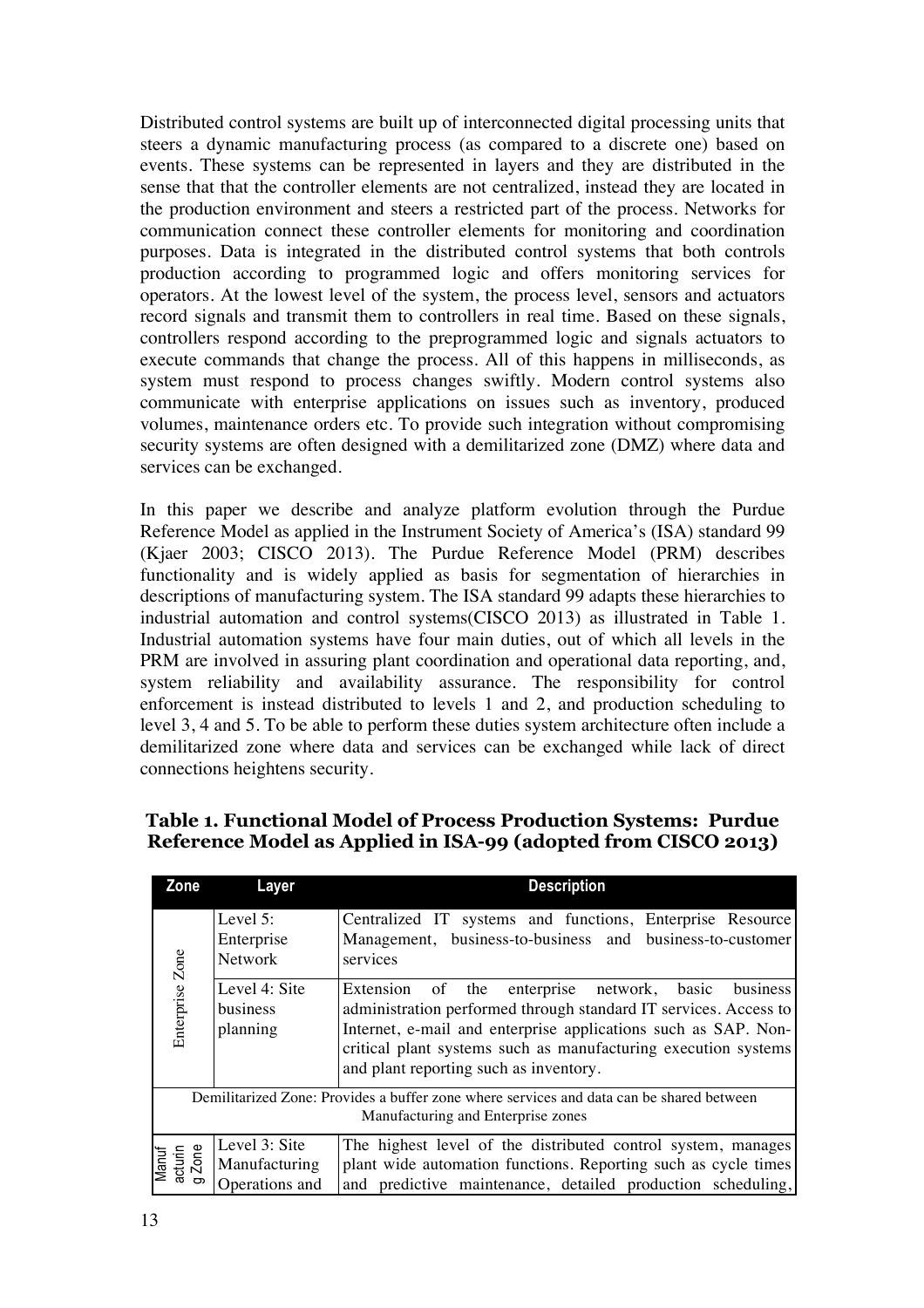#### **3.2 Research Methods**

Our longitudinal case study focuses on the evolution of the platform over time, from the infancy of ABB's basic control system in the 70's up to today's eco-system that encompasses digital capability across all six layers of process manufacturing. As illustrated in figure 2, our research project consisted of four phases from 2007 to 2013. We collected data in three of these phases (2007, 2009 and 2011-2012) through formal interviews, informal discussions, observations at production sites, internally and publicly available documents, and, participation in workshops on how to design the platform's eco-system. We analyzed the data in four rounds of coding that progressed from understanding the research site and situated practices, to specifically targeting platform evolution and expansion of digital capabilities.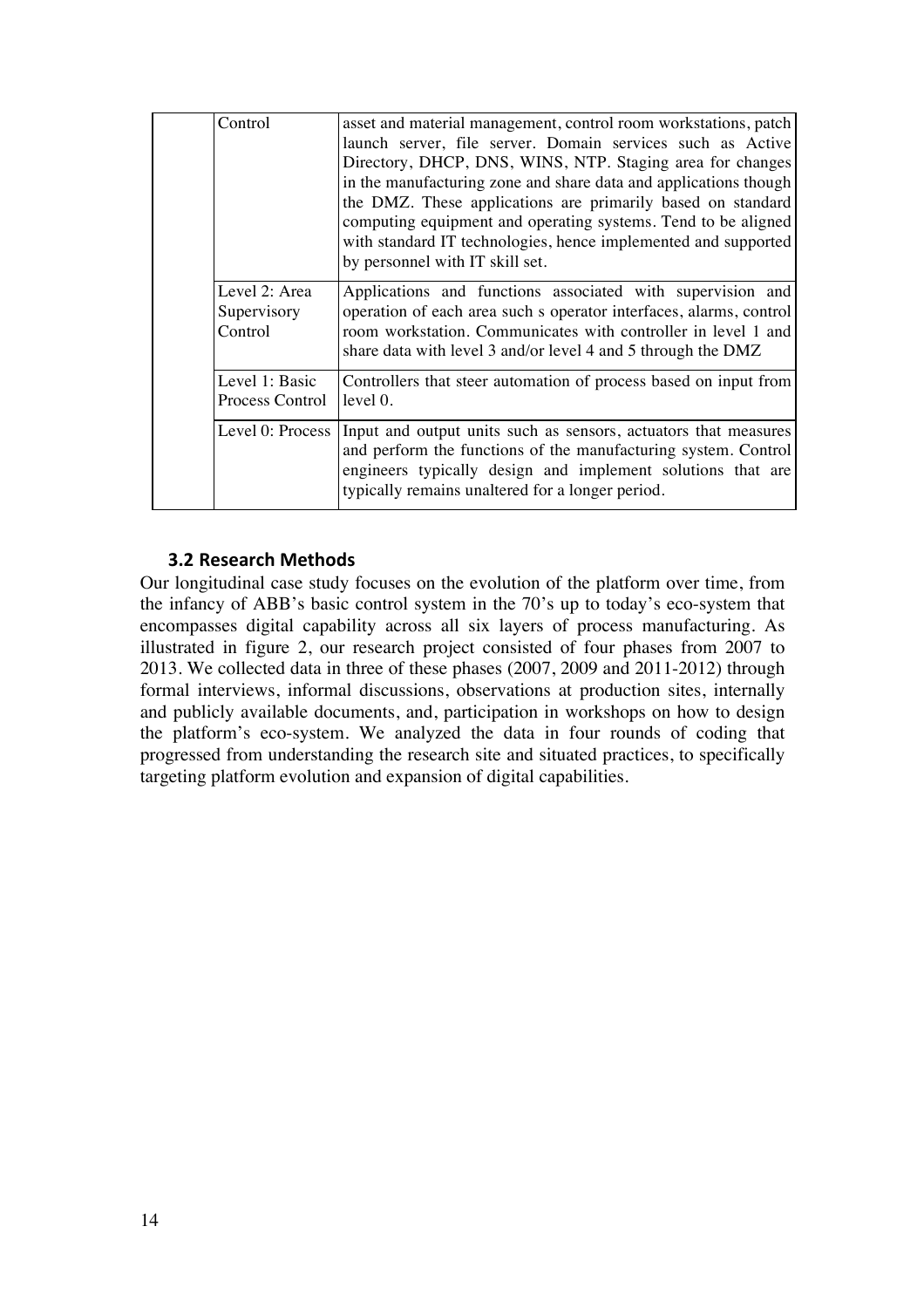

#### **Figure 2. Research Phases**

Our goal in the first phase was to examine an implementation project of an information system (IS) that should provide data on the installed base at customer's sites. Specifically, we were interested in maintenance of digital products, design challenges in interorganizational systems, and, potential effects on product and service sales. The first author spent five days at five different sites, three ABB offices and two mining production plants. Seven formal interviews were conducted out of which five informants were ABB employees in roles such as sales manager, unit manager mining automation, project managers and process engineering, and three with informants from a large mining company in in professional roles such as site IT manager and site maintenance manager. The interviews were recorded and transcribed and lasted on average an hour. Our interview questions focused on understanding architectural changes in systems, related adaptations of business logics and information processing regarding installed base of digital components. In addition to formal interviews, non-work time such as lunches, dinner and transportation time was spent with informants between interviews and plant tours. After the interviews, follow up questions were discussed with informants to further clarify remaining issues. ABB also provided access to extensive project documentation and system demonstrations. A first round of coding took place during the data collection as we developed descriptive categories of change in automation systems.

In the second phase, we conducted another round of coding to develop our understanding through theoretically grounded themes such as "boundary spanning practices" and "system development innovation". We also conducted three more interviews and collected further documentation of the IS project, which by this time had been halted. In autumn 2011 a project on development of the platform's ecosystem was launched, the basic idea was to examine how to increase amount of thirdparty developers solutions available and certified in the eco-system. This initiative was the launching point of this research project´s third phase. We performed formal interviews (10), participated in meetings and workshops and collected documents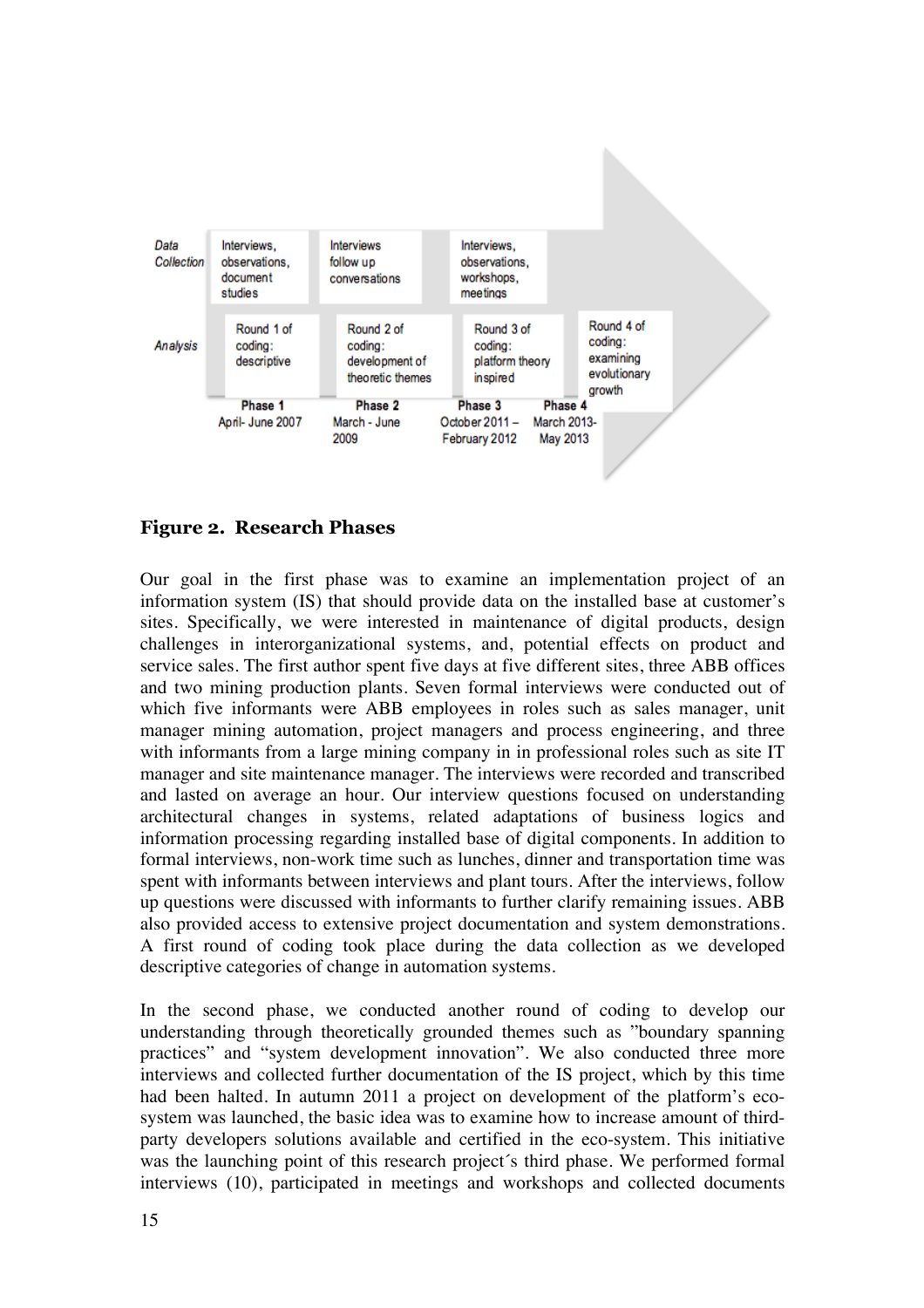from ABB, three process industry companies (two in mining and one in pulp) and third-party developers. During this phase we also coded the data according to platform theory inspired themes. Specifically we looked for comparison of context, strategy and technology across time in the platform's history and developed tables for comparison (Eisenhardt 1989).

The fourth phase consisted of data analysis in which we specifically addressed platform evolution. We re-examined and coded the data according stretch-fit patterns and punctuations of equilibriums (Gersick 1991), i.e. periods of more change as compared to periods of relative stability where only incremental changes are introduces. In our analysis, these punctuations represent the shift to a new era. We paid close attention to what drove these punctuations and resulting stretch and adaptations. What emerged was a specific understanding of the ways in which technology, strategy and context evolved throughout the hybridization. Table 2 provides an overview of the data in this study.

| <b>Source</b>            | <b>Interviews</b> | <b>Site Visits and Workshops</b><br><b>Observation</b> |                                                                                  | <b>Documents</b>                                                                                                  |
|--------------------------|-------------------|--------------------------------------------------------|----------------------------------------------------------------------------------|-------------------------------------------------------------------------------------------------------------------|
| ABB                      | 10                | Four<br>units<br>including<br>R&D center               | Participated in Internal<br>three<br>workshops<br>on<br>ecosystem<br>development | project<br>and<br>documents<br>publicly<br>available<br>product<br>reports,<br>pamphlets<br>and<br>presentations. |
| Process<br>Industries    | 7                 | mining<br>Two<br>and one<br>sites<br>pulp              | Participated in<br>three<br>workshops<br>on<br>ecosystem<br>development          | Site<br>descriptions<br>summaries of<br>and<br>information<br>processing<br>and<br>applications in plant          |
| Third-party<br>Developer | $\overline{4}$    | N/A                                                    | Participated in<br>three<br>workshops<br>on<br>ecosystem<br>development          | Documentation<br>of<br>solutions<br>and<br>companies                                                              |
| <b>Total</b>             | 20                |                                                        |                                                                                  |                                                                                                                   |

**Table 2. Data Summary**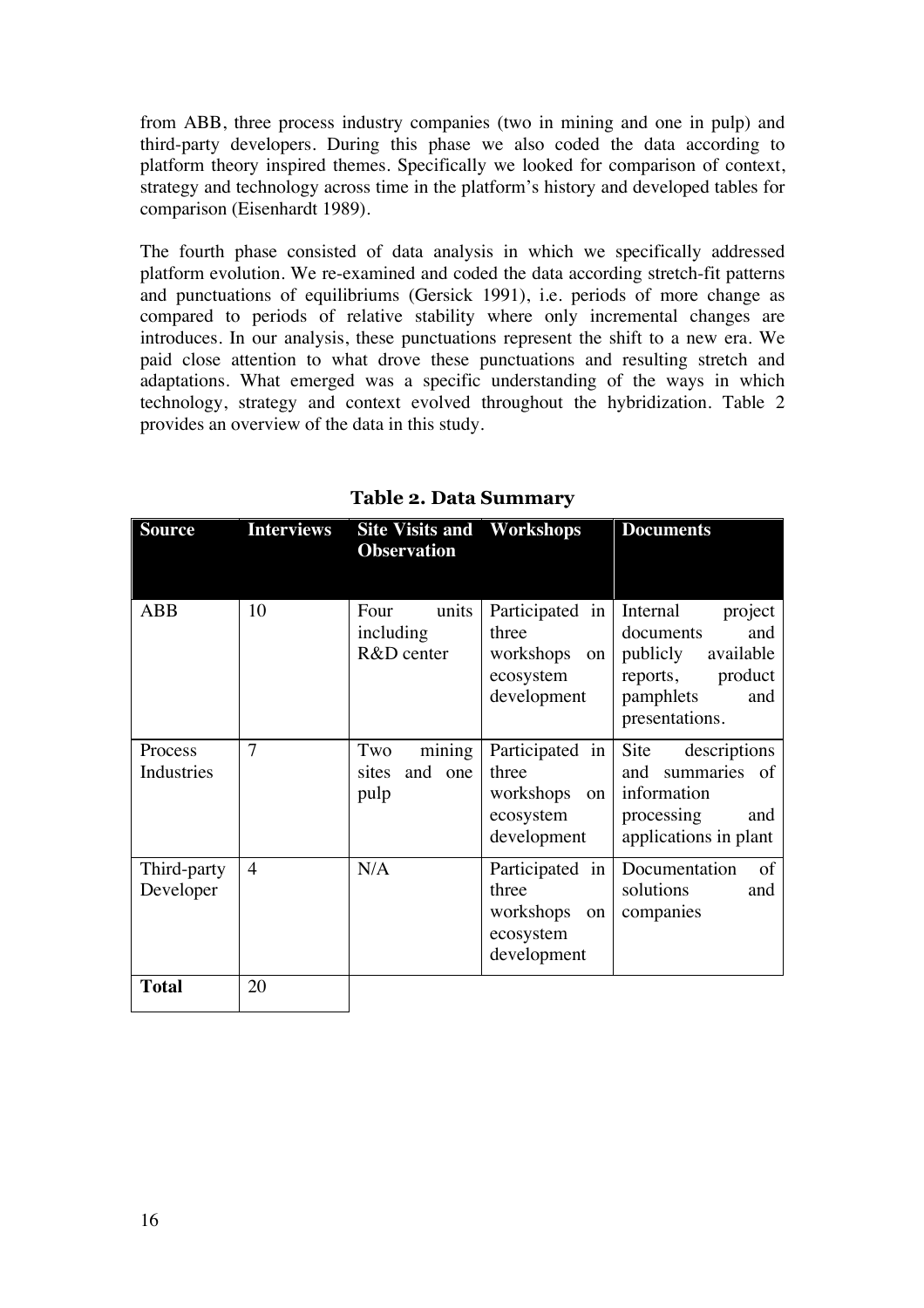### **4. The Evolution of a Platform**

Process automation was up until the eighties controlled through analog systems that largely was custom built for a single plant. Two important architectural shifts took place during the eighties: suppliers increased re-use through modularized systems and the process layer was digitized. This was the first steps towards todays hybrid platforms for process automation that are highly complex and integrated systems, heavily dependent on digital technology to react to changes on a millisecond basis and represent status of processes in real time. In this section we trace the evolution of ABB's process automation technology, as illustrated in figure 3, leading up to the release and implementation of the integrative hybrid platform.



#### **Figure 3. Platform Evolution**

#### **4.1 Pre-Platform Era: Re-Use Through Modularization**

ABB is one of the leading suppliers of process automation equipment and has been in the market since the infancy of process automation systems in the seventies. These early control systems were relay based systems and were steered by manually switching currents, e.g. pushing buttons at large instrument panels that cut or activated electrical currents to production equipment. Information about the current status of the systems and processes was provided through light bulbs at the large instrument panel (which could cover a large wall). The relay based control systems had some serious limitations, they required a lot of space (the size varied according to required functionality), changes in the systems required physical re-wiring of cables and the possibilities to revise functionality was highly dependent on available space. The documentation of all the wiring was expensive and often insufficient, leading to large maintenance costs. Further, they did not have any substantial communication capabilities; instead they were limited to signaling alarms through lamps at the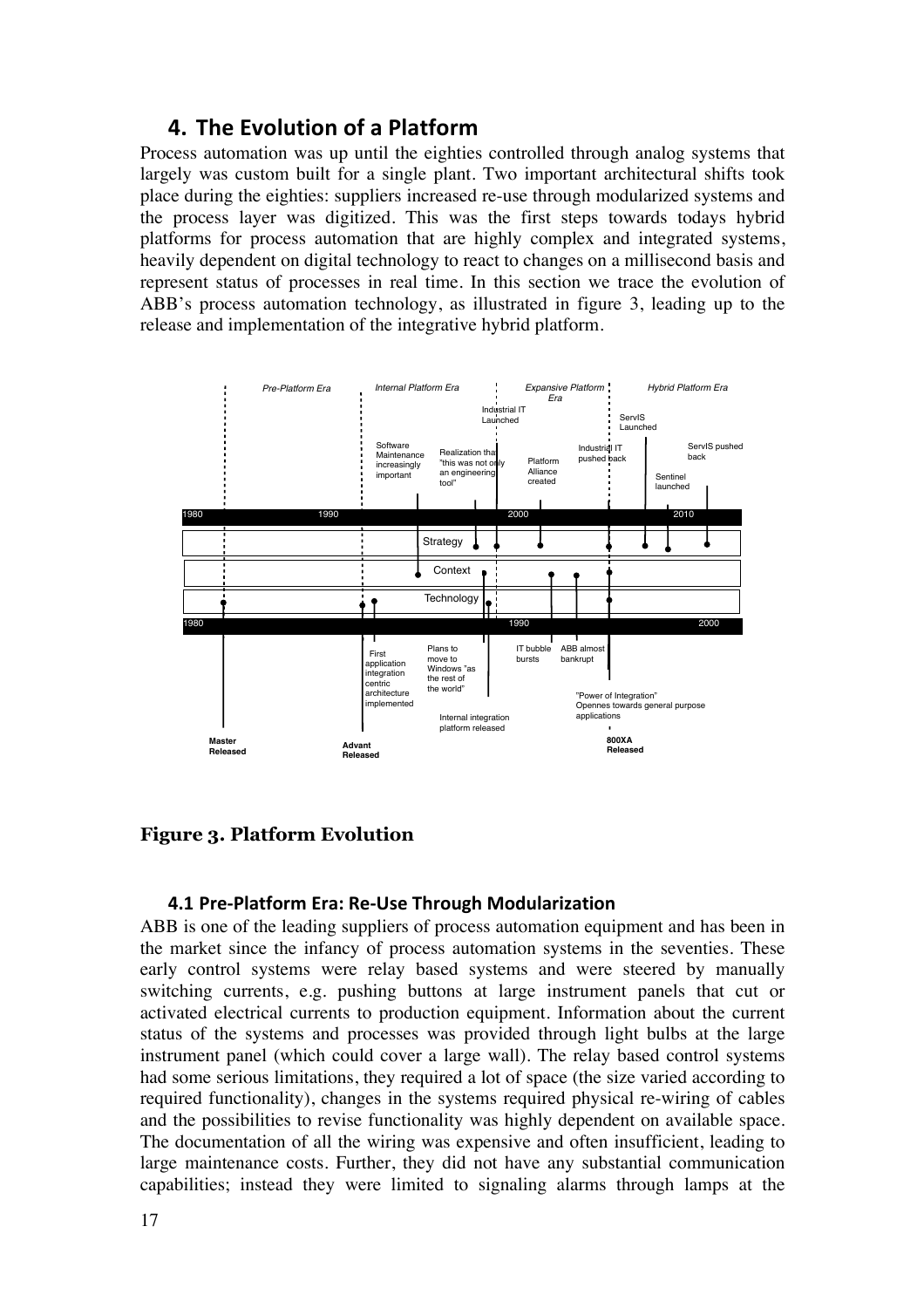instrumentation panel. An increased demand on functionality towards the late seventies and early eighties had also increased complexity in the systems, leading to higher costs for both adapting and maintaining them.

The Master product family, which was released in 1983, was ABB's first step towards a unified platform for process automation. The Master system was centered on digital PLC systems and microcomputers that started to replace relay based control of the process in the late seventies and early eighties with digital capabilities.

*"Master was the first system, we still have them, it was basically a PLC. It was here that the digital technology was introduced, we replaced relay based technology."* Process automation manager Pulp mill

Digitizing the control layer de-coupled control of physical machinery from the actual wiring, as a result designing the logic for process automation systems was done by adapting the software. The rationality behind this digitization was increased standardization and re-use of physical modules and interfaces.

*"The ABB electronic and computer system, Master, is built up of catalogue-listed modules of hardware and software providing great flexibility and facilitating control system design. The application functions are solved in the software, which means that the hardware is limited to a small number of standardized and thoroughly tested p.c. boards. This also implies that the number of spare parts that need to be stocked is kept to a minimum."* 

*"Relay-based control equipment is composed of several components. A great deal of the design work involves the interfacing of these components to each other. The larger and more complex the control equipment is, the more interfacing work there will be. A great deal of cabling and a great many connections are required to transmit all the requisite information in relay-based control equipment. By using Master, the interfacing problems are reduced to a minimum."* 

Master product pamphlet

The Master product family digitized steering of physical production equipment and provided significant advantages by reducing technological complexity, hence simplifying maintenance, adaptations and capacity extension. By replacing physical hard wiring of logics with programmable software, hardware design was increasingly standardized. Standardization of components and modularization, enabled by replacing analog capabilities with digital ones, allowed both ABB and customers to streamline current operations without seriously affecting current social structures and organization. Large portions of the system were custom built by ABB, for example they developed the operating system, database, hardware and software for the graphical interface. Such in-house production allowed ABB to take a user oriented approach to product design. Architectural changes were aimed at using existing physical production equipment more effectively. The result was a robust architecture:

*"The first product was Master in the eighties which streamlined operations but did not change things dramatically. These products were developed in-house, we made everything, we built the operating system, the database, hardware and software for graphical interfaces, everything. It meant that we had pretty good control over these products. This is a true story, when we ask some of our customers about what the biggest problem with this system is they answer that Master and the Advant controller never malfunction, so they haven´t got a clue what to do when they break. They worked, extremely reliable."*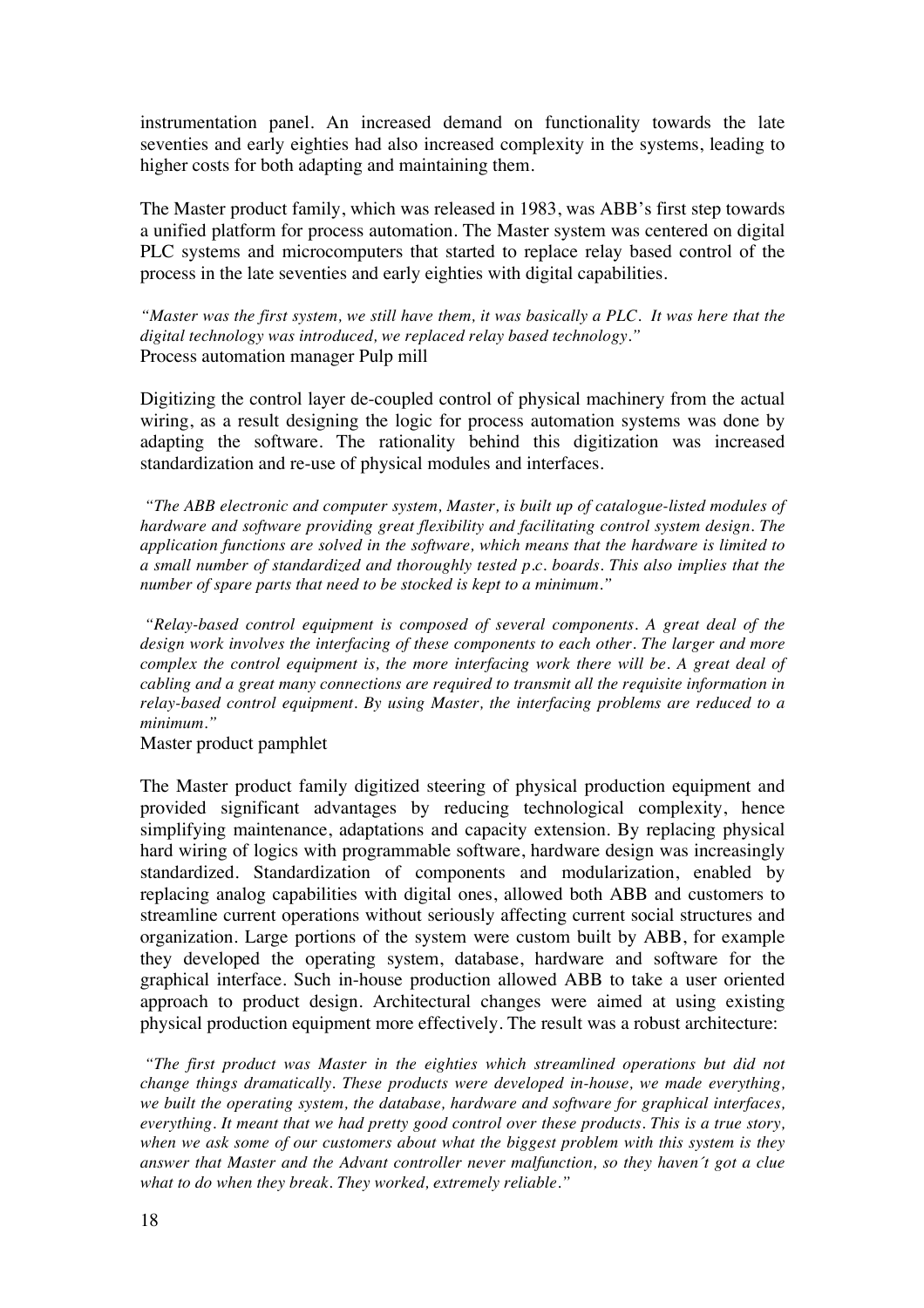#### **4.2 Internal Platform Era: Developing Digital Capability**

As ABB and customers started to appreciate potential benefits from sharing information throughout processes and organizations, openness became a factor. In order to leverage substantially improved computing capabilities in the IT industry, and to increase re-use of components in layer two and three, ABB released the object oriented Advant platform in 1992. While the Master product family allowed re-use of engineering solutions for physical coupling, and digitized level 1 basic process control, all commissioning of automation systems in terms of representations and logical design was done from scratch. When adding layers, and hence expanding the platform upwards in the process automation hierarchy, ABB faced important decisions in terms of what sourcing strategies, i.e. what to produce in-house and what to procure from suppliers.

While ABB developed most of the components in-house for the Master product family, it became increasingly clear this was not a sustainable strategy. The IT industry was developing rapidly in the late eighties and early nineties both in terms of business models and technological performance and in order to remain competitive, ABB needed to tap in to this innovation. ABB's solution was to use Unix as operating system and hardware from Hewlett Packard in their workstations. More importantly, ABB decided to increase the use of open standards widely applied in the IT industry and develop an object-oriented architecture that integrated data into a common database. Compared to the Master product family, which mainly standardized the lower levels of process automation systems, ABB now sought to re-use both externally developed technology and in-house developed engineering solutions such as libraries. Consequentially, the technology now became subject to development in the IT industry for off the shelf solutions.

Advant became a huge success; from 1992 to 1994 ABB doubled their market share. Integration was a key concept in developing Advant and it was implemented through standardization of system design, and physical and logical interfaces. The technological structure was designed with a set of stable modules necessary for all installations that could be integrated with a large number of add-on modules, i.e. a platform based architecture. In terms of functionality, the platform promised increased integration both for physical interfaces but also in regards to information sharing across boundaries at the production plant:

#### *Functional integration*

*the same products and concepts are used in a uniform manner for all kinds of control, including logic, regulatory and supervisory control.*

#### *Structural integration*

*all products, from small controllers close to the process to advanced operator stations for central control, are parts of a system which is expandable step by step, from small scale to plant-wide automation.*

#### *Informational integration*

*the automation system is seen as an integrated part of the total computing environment at a plant. Thus information can easily be shared and distributed between all parts of an operation.*

*Advant "Product Guide"*

As control systems became increasingly interconnected, system hierarchy and distribution became important. In order to ensure that the system could respond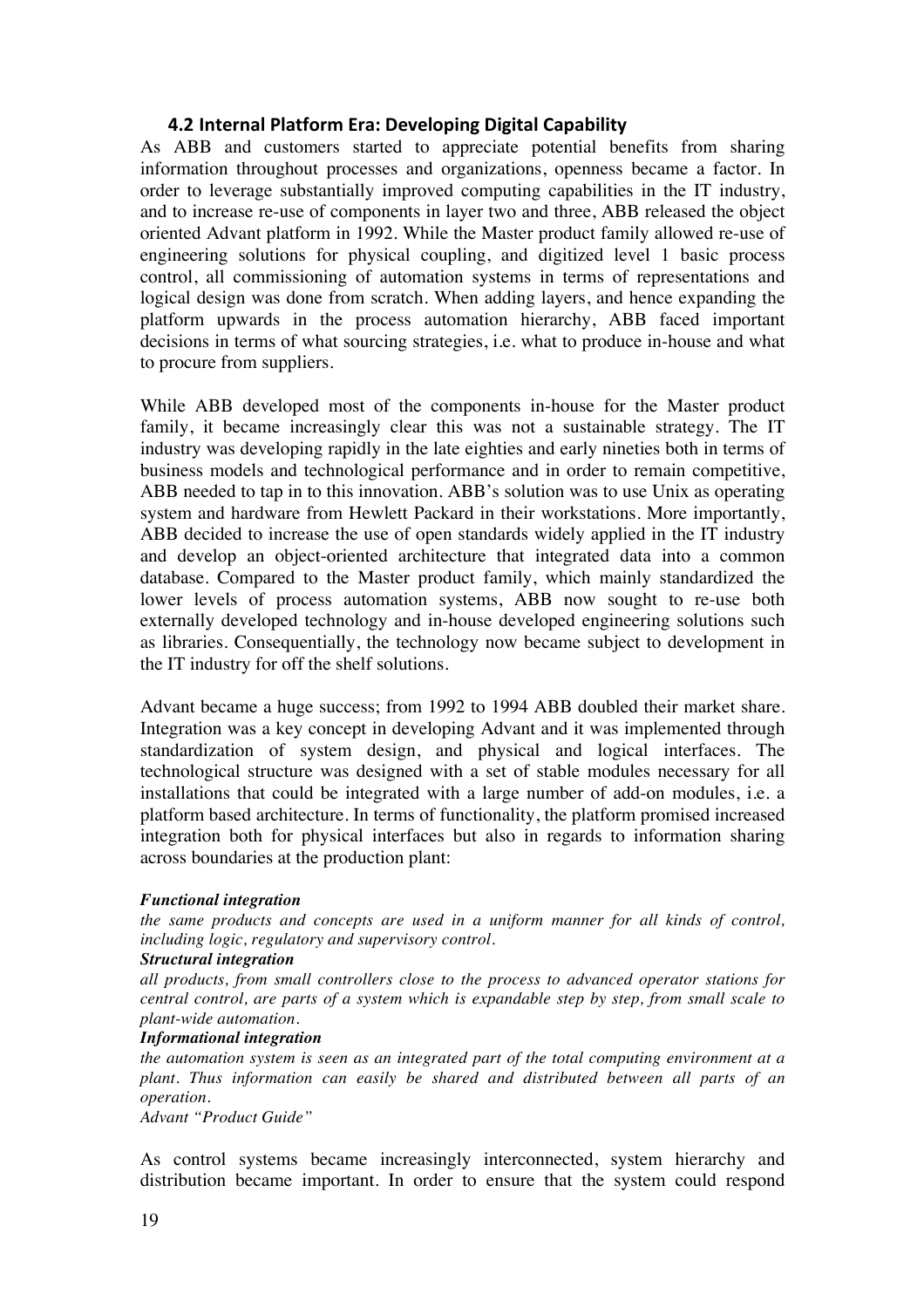quickly enough, and that the system structure was kept clean, functionality was distributed to local controllers, workplaces and batch stations. This loose coupling between components provided flexibility in customizing, maintaining and expanding systems. Furthermore, loose coupling allowed redundant components in controllers and networks, and hence improved possibilities to design for reliability. While improvements in the process control layer was restricted due to physical limitations in the actual production equipment, the operator interface was radically improved as the Advant platform replaced basic text-based interaction

*"With the Advant system and the AC450 controllers you could create object pictures. The graphical capabilities were improved towards the operator but in terms of process automation, well there´s not that much besides controlling the process you can do so you focus on other types of functionality, towards operators, towards MES [Manufacturing Execution System] systems and so on. System reliability was also improved, e.g. redundant bus technology was introduced in the plant during this era"* Process automation manager, Pulp mill

The most important functional features implemented in the Advant platform were arguably aimed at simplifying engineering. An object-oriented architecture allowed re-use of data and through modules with function blocks and process graphics the need for programming logics was reduced. The system also provided selfconfiguration by recognizing stations that were added without any configurations from engineers. Symbolic references and automatic adoption of new units in combination with isolation of application programs from communication technology would allow extension and re-structuration of the system through configuring modules, as compared to hard coding the configuration. Based on these functions, the Advant platform introduced re-use of digital resources in the engineering of production automation:

*"The Aspect Object concept is the common base for the set of tools providing efficient engineering methods to support process automation projects. Each project can be broken*  down into smaller and smaller components called Aspect Objects. At the low level of the *project structure these Aspect Objects can be individual signals, connection terminals, motors, etc. Aspect Objects are filled with information that describes different aspects of the corresponding real world object. These Aspects range from CAD drawings and functional descriptions to control programs. For easy access to the information there are different Views on the Aspects. The ability to include dynamic data in the Aspects gives the concept a very high flexibility. […] Import of existing data into the engineering environment is well covered, allowing coexistence with existing tools and methods. To achieve a high engineering efficiency and quality one time data entry is supported."*  (Advant Open Control System, Product Guide)

#### **4.3 Expansive Platform Era: Generative Automation IT**

In the years following the release of the Advant platform, ABB initiated a learning process in terms of both effects of technology and strategy. ABB gradually increased the platform's functionality through upgrades and by releasing related modules. During the late nineties and beginning of the millennium the digitalization came to affect ABB's overall strategy in unforeseen ways. As the platform gained substantial digital capabilities, product boundaries were no longer defined by physical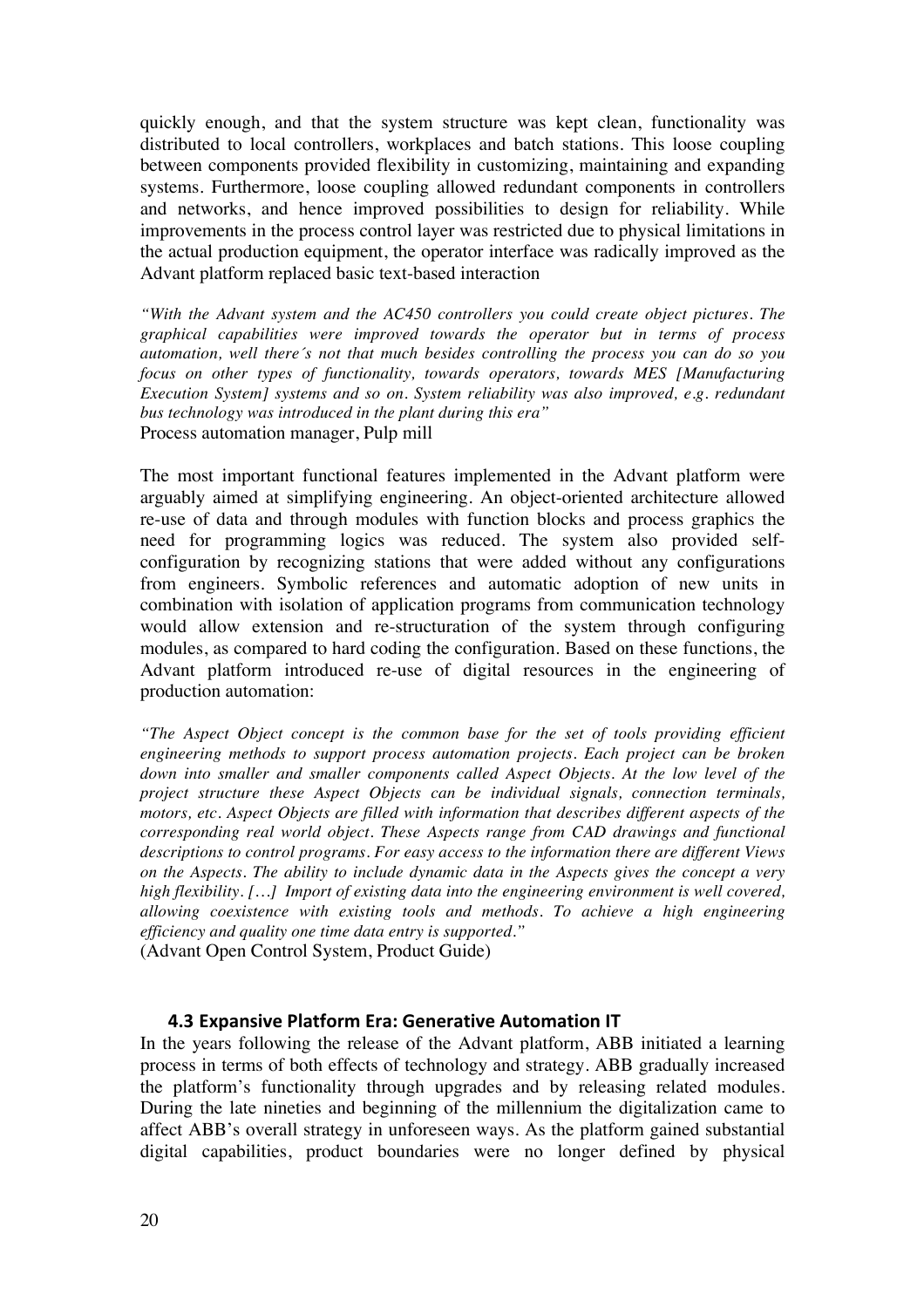restrictions. Instead, the blurred technological boundaries opened possibilities for new use contexts and strategic positions.

While the Advant platform was an immediate sales success for ABB due to greatly improved functionality, it soon became apparent that the architecture had some significant flaws.

*"The Advant platform was launched in 1992 and received a very warm welcome. After a couple of years we wanted to upgrade it and release a new version, that was when we ran into trouble. The system integrated information, data, but we could not get other actors to change their data format which meant that we had to assume responsibility for data storage for a lot of external systems. When we wanted to continue to develop the systems we had to take a*  larger and larger responsibility for developing others stuff. We realized pretty soon that it *wasn´t sustainable"*

R&D Manager, ABB

ABB R&D had to reconsider the architecture, the engineering group agreed that they needed to find a way to sustain the benefits from increased integration while avoiding responsibility for adapting to all changes application developers did in their systems. Pretty soon they agreed that the solution was to integrate applications, not information. The idea was to provide an adaptation module that could be changed according to changes in application APIs'. These ideas were developed already during a two-day workshop in involving R&D personnel from different countries and implemented in an engineering tool 1994. During this period thoughts applying this integration strategy in other use contexts were born.

*"About this time we started thinking about how this idea of holding information together was interesting for a lot of actors, not only engineering. It´s interesting for operators, maintenance, production managers etc. so we changed the name into Automation Object, and then we started to think about the next generation of control systems."* R&D Manager, ABB

The idea that the integration architecture had larger application areas than only engineering, or for that part automation, gradually emerged among the R&D group. In the late nineties the group felt that this architecture had endless potential, "this is not only about ABB" and in 1999 the name was changed once again into Aspect Object. Over these years, the use context that the development team had in mind gradually grew:

*"The basic architectural philosophy emerged over these years, at first we thought we were developing an integration platform for engineering tools, then for connecting all the different parts of the control system, then to integrate different products and units in ABB, and eventually to integrate the whole world"* R&D Manager ABB

In the late nineties ABB released Aspect Integrator Platform (AIP) built to integrate all functionality in the control system. ABB also released software development tools and started to build integrations towards general-purpose applications such as MS Office. The software development tools were later used to develop the third control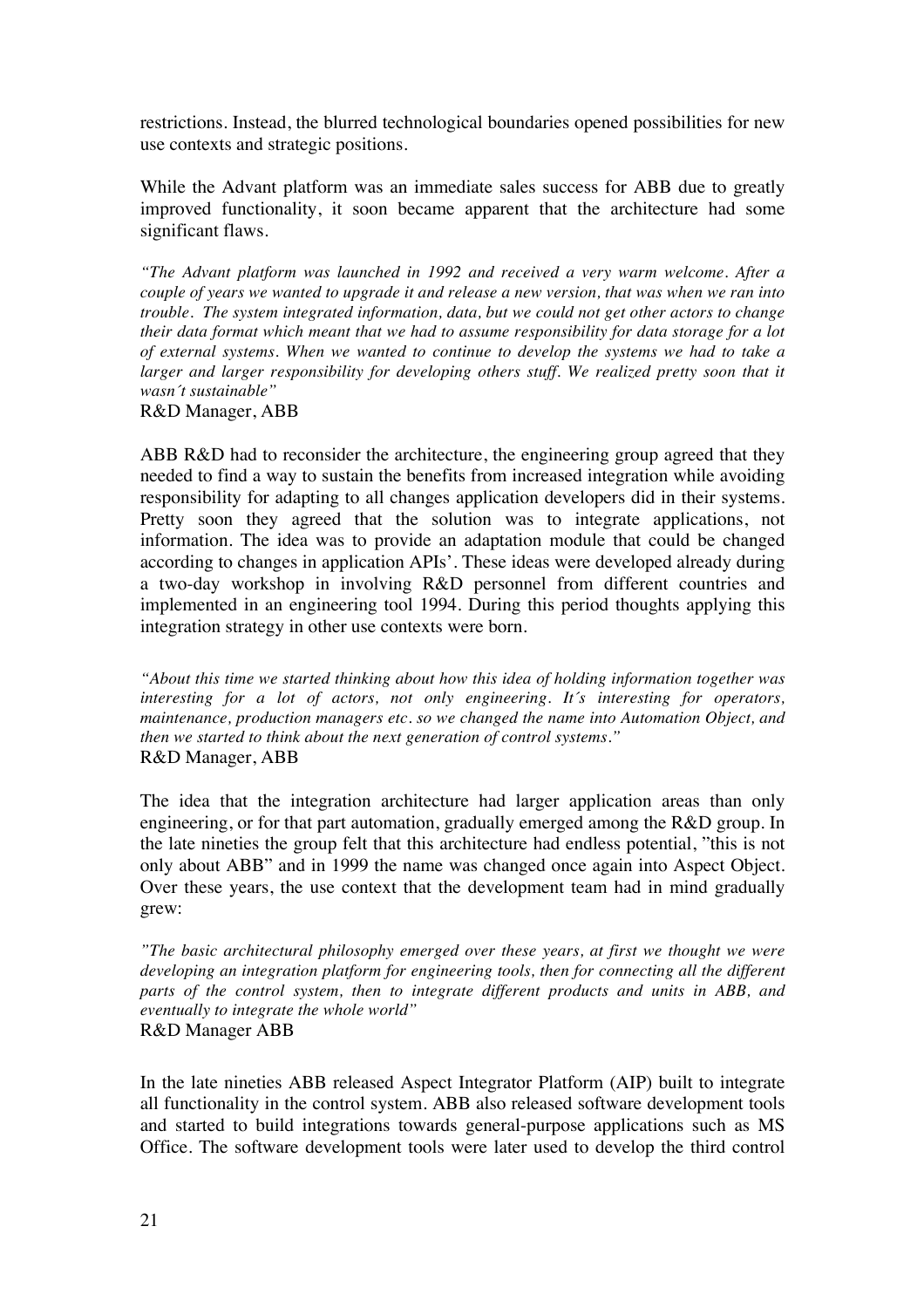system generation. As within so many other companies the enthusiasm was high in ABB for the possibilities of IT and the talk was that "we are really an IT company"

*"There was a feeling of euphoria about this concept in ABB during this time, I´m not sure it was a positive thing, I mean this was something that we had dreamt up during a workshop that grew and grew and grew. I remember an annual report from this time, ABB had about 200 000 employees at that time, the only product mentioned in the whole annual report was AIP"*

R&D manager ABB

Based on the powerful technology, ABB released the new brand name Automation IT. The strategic intent was to leverage the integrative capacity and provide certified solutions for a wide range of use contexts that customers could trust were compatible. These solutions should be both the ones developed in-house and by external suppliers. In spring 2000 ABB top management had an important meeting where the manager for the automation division declared that "*Automation IT is the future. Within a year, all products from my division must be Automation IT certified*". Enthusiasm among participants was high but according to one of the R&D managers developing the Automation IT concept nobody really knew what this certification meant. The automation unit manager contacted the control system R&D group and told them about the certification concept and asked them develop an appropriate strategy. The result was a four level integration certification, the higher the level the tighter the integration. Level zero was developed since the manager for the power division wanted to be a part of Automation IT, the problem being that they had no software. Hence level 0 came to mean that all information about the product is available so that it could be integrated. That is, all information such as service manuals, maintenance information, user manuals, calibration information etc.

Through the Automation IT concept ABB started to explore platform logics also in terms of strategy, i.e. as technology separated the platform from the pre-specified use context, traditional business positions were no longer given. ABB saw potential to make profit from licensing agreements and/or certification of products based on the Automation IT concept. Strategic discussion were also based on the fact that the automation industry was not the only ones needing integration, the construction and surveillance industry were seen as two possible targets and talks were initiated with possible partners. ABB realized that competing in new use contexts was a game changer and formed an alliance with partners such as Microsoft, Intel and Accenture to realize the potential benefits of an integration platform across industries. However, in 2002 all intents to expand came to a halt as ABB almost went bankrupt, as a result all but core operations were cut. While Automation IT remains a strategy and brand name within ABB, it´s role has been greatly downplayed.

#### **4.4 The Hybrid Platform: Integrating Technology, Context and Strategy**

Although the strategic plans to move the platform into new industries were largely abandoned, ABB kept developing the technology. Late 2003 they released the third generation control system Integrated Process Automation (IPA), built on the architectural vision from AIP. While the capabilities of the Advant platform emerged through a gradual learning process on the challenges and opportunities enabled by loose coupling and integration, IPA was designed for plant integration. IPA further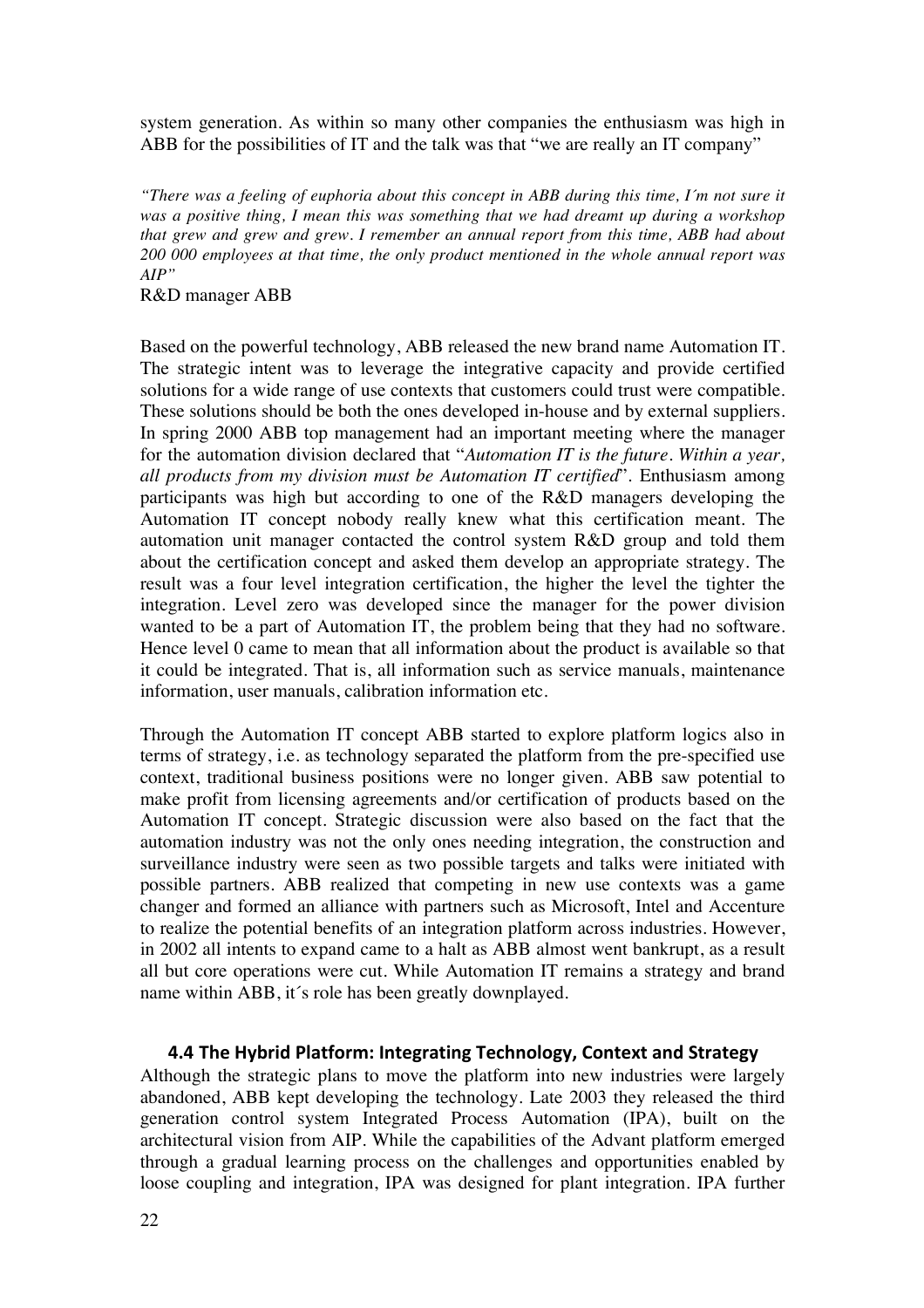extended the integration capabilities and scalability of process automation systems by leveraging available standards and off-the-shelf solutions in the IT industry. IPA increased capacity in a number of computational areas but the most important features were that layer 3 became a focal point of the process control and that functionality in layer 4 was improved. Technological advances in the general purpose IT industry also enabled richer data representations such as video surveillance of processes, off-site control and maintenance and virtualization of servers. ABB had by this time reached a substantial installed base with digital capabilities that began to be quite old, by building the platform on general purpose IT they also had less control than ever before over evolution of the platform. Being in a high-reliability industry with extremely long investment cycles for physical production equipment and witnessing an increased price competition over commoditized physical products, ABB faced new challenges in terms of software maintenance, managing a growing installed base, and developing related business models.

The arrangement with increased reliance on third-party suppliers of core modules of the control systems has led to fundamental changes. While the expected lifespan of logic in the first generations of control system was typically 10-15 of years, IPA hardware and software has a pronouncedly shorter lifespan and requires continuous maintenance. Due to the increased use of third-party products and open standards, and a high level of integration, they are increasingly affected by changes in the ambient IT environment. This rapid and continual innovation results in a steady stream of new technological solutions with better performance, making the existing ones obsolete and incompatible:

*"When shifting from making all products and systems ourselves to using Windows, both ABB and our customers have ended up in a situation where we do not control the development of IT products. We are purchasing hardware from third-party suppliers and their products have their own life-cycles. […] Furthermore, updates and patches are frequent for Windows systems in home PCs, and the situation is the same with our systems."*  Project manager, ABB

This dynamic presented ABB with new challenges regarding maintenance, the supply of spare parts and ensuring that software is compatibly updated. An example is how the local IT manager at PulpCo was unable to find the spare parts he needed, the only specimen available was owned by a technological museum. While digitalization provide new functionality for process automation, risk avoidance is the main strategy employed by ABB's customers due to extreme costs associated with system failure:

*"You don´t want to install updates, to do that is a disturbance, there are always risks involved with installing updates. We minimize updates and only make changes in the software when there are obvious problems or when the version of Windows is so old that it is not supported anymore. That is the only circumstances we do it, I cannot recall that we have updated because we need new functionality."* IT Manager MiningCo

As the platform has gained digital capabilities, installed base management is increasingly challenging. Third-party sourcing and commoditization of IT reinforces ABB's role as guarantor of quality, and, compatibleness of software and hardware modules. To perform this function, it is imperative that ABB has information on versions of hardware and software currently in use at production sites. After the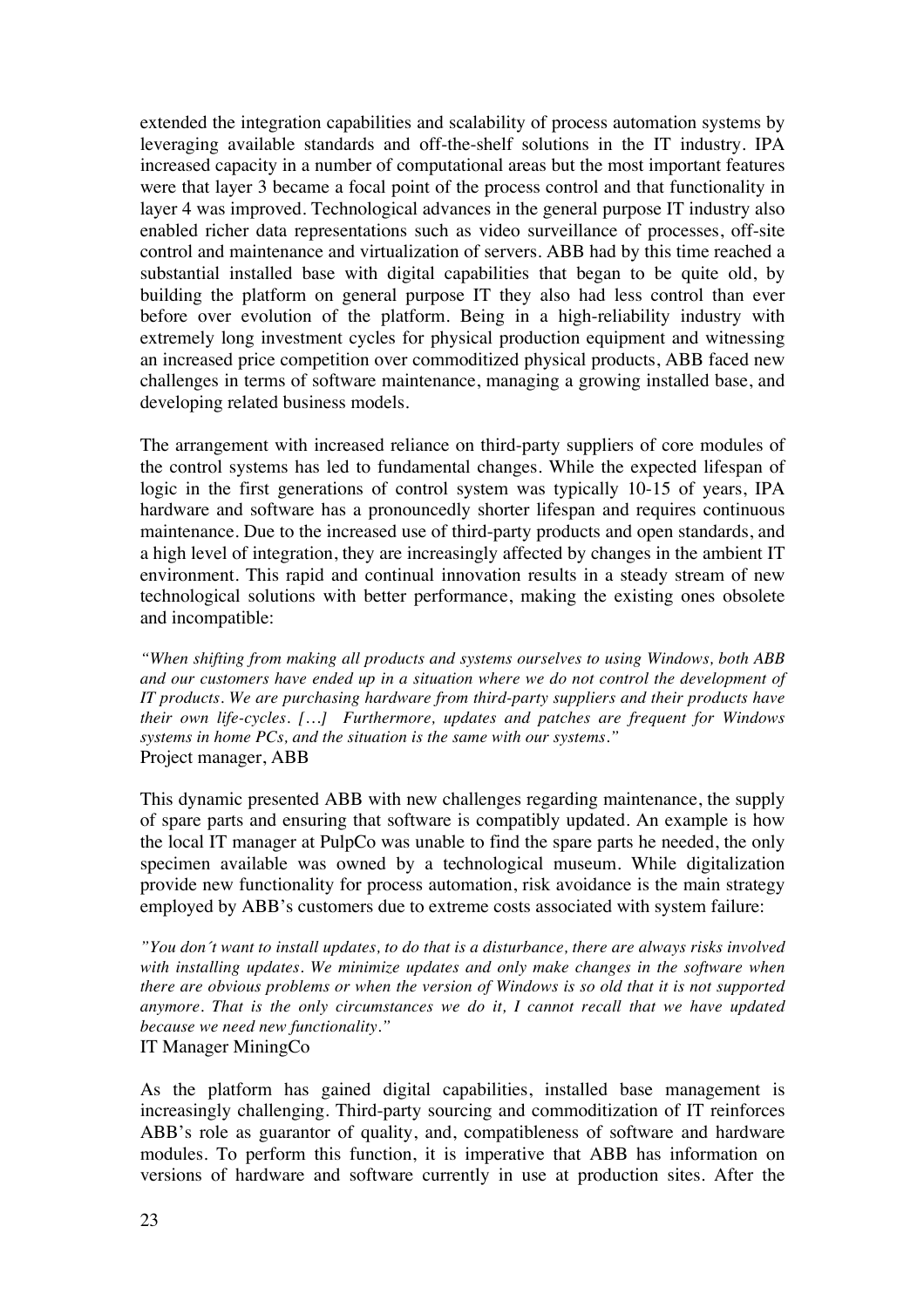millennium, ABB has carried out a number of projects aimed at increasing their knowledge on installed base at customer sites in order to increase reliability and sales of services and products.

*"We did an inventory in 2000 when we went through all the customers systems and created our own database, which was great for a year or so. Then the customers start replacing parts, or it can be some consultant doing it or some other company. Then the information we created is basically useless. This kind of information is great but updating procedures need to be more or less fully automatic. Every little thing has some kind of intelligence, everything with a plug has firmware."*

Project manager ABB

So far they have not succeeded, customers systems are dynamic and since much of the products in use are old, they have limited communication capacity. Hence, ABB cannot implement automatic updates without customers replacing substantial parts of old production equipment, a strategy that is not feasible due to the large costs involved.

Based on increased competition and lower margins on IT products, services are an increasingly important income for ABB. Such service delivery is often related to information on both installed base and ABB customized and certified solutions. An example is how they sell software subscriptions to customers ensuring access to the latest certified solutions and information on compatibility problems. ABB also sells regular maintenance of IT systems such as twice a year going through the state of all hard drives in the production site. They are also trying to increase the amount of service sold in terms of engine maintenance, pre-paid consultant hours and ensuring a satisfying level of spare parts available in site stock. In all these activities, IPA is the fundamental block that ABB positions themselves to create an attractive eco-system around for process automation. E.g. while IPA itself might stand for 5% of total revenue from projects, the brand on the control system often decides which company that gets to deliver other products and services to the customer. Another example is how process industries in Sweden has created a joint group for discussing ABB automation issues and affect their R&D, the one thing that decides whether or not the process industry is seen as an "ABB customer" is whether or not they use their control system. With IPA, ABB has taken the final steps towards implementing a digital architecture in terms of controlling processes. Nevertheless, these processes remains anchored in the physical world and performed by expensive, high-reliability equipment. This hybrid logic implies that ABB needs to manage both the logics of a physical, modular platform, and a digital layered one. So far ABB has been able to adapt to the co-evolution of the platform's of technology, context and strategy. As it seems probable that IT will keep evolving faster than much of the physical production equipment, it remains to be seen how they can develop appropriate strategies for managing such stretch.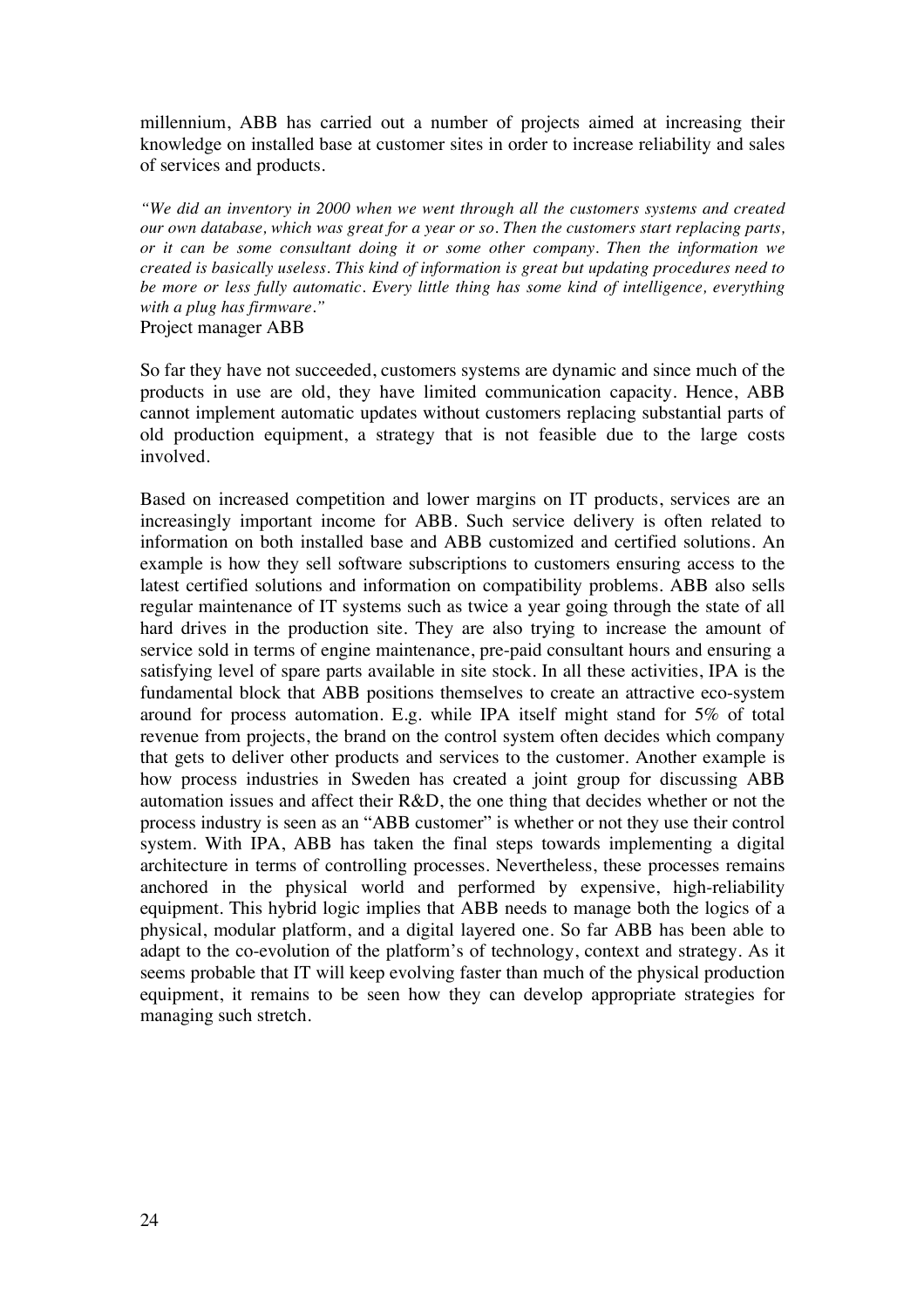| Era                   | <b>Architectural</b>           | <b>Technological</b>          | <b>Platform</b>              | <b>Platform</b>              | Value                           |
|-----------------------|--------------------------------|-------------------------------|------------------------------|------------------------------|---------------------------------|
|                       | <b>Principles</b>              | computing<br>components       | Logic                        | <b>Application</b><br>Area   | <b>Proposition</b>              |
| Pre Platform          | Re-use                         | Data chips on                 | Product Logic                | Physical                     | Product<br>units                |
| 1983-1992             | through<br>modularity          | devices PLC                   | Full control                 |                              | value                           |
| (Digitization<br>era) |                                |                               |                              |                              |                                 |
| Internal              | API based on                   | Unix,                         | Reuse                        | Physical/digital             | Integrator                      |
| Platform              | objects/<br>aspects            | analog/digital<br>converters, | Economies<br>of              | mapping<br>to<br>abstraction | capability                      |
| 1992-1998             | Connecting                     | network                       | scale<br>and<br>scope,       |                              | Automation<br>οf<br>maintenance |
|                       | people                         |                               | openness,                    |                              | control                         |
|                       |                                |                               | variability                  |                              | Cost/reduction/                 |
|                       |                                |                               | of<br>Control<br>system      |                              | reliability                     |
| Expansive             | Unified                        | Windows,                      | Value<br>added               | Digital                      | Effectiveness                   |
| Platform              | powerful<br>integration        | unified                       | services<br>powerful API:s,  | integration                  | of<br>automation                |
| 1998-2003             | platform<br>for                | Internet                      | System<br>platform<br>for    |                              | systems,<br>organization.       |
|                       | Automation IT                  |                               | running                      |                              | wide<br>integration             |
|                       |                                |                               | application<br>Control<br>0f |                              | Cost?                           |
|                       |                                |                               | connectivity                 |                              | Variability                     |
| Hybrid                | Value                          | SOA,<br>Apps                  | Market<br>for                | Digital                      | Rents                           |
| platform              | integrated<br>platforms<br>for | integration,<br>provisioning  | application,<br>integrators, | expansion<br>approach        | Value<br>added                  |
| 2003-                 | special                        |                               | insert                       |                              | service                         |
|                       | vertical<br>sectors            |                               | developers                   |                              |                                 |
|                       |                                |                               | Control<br>of<br>Access      |                              |                                 |

# **Table 3. Platform Evolution**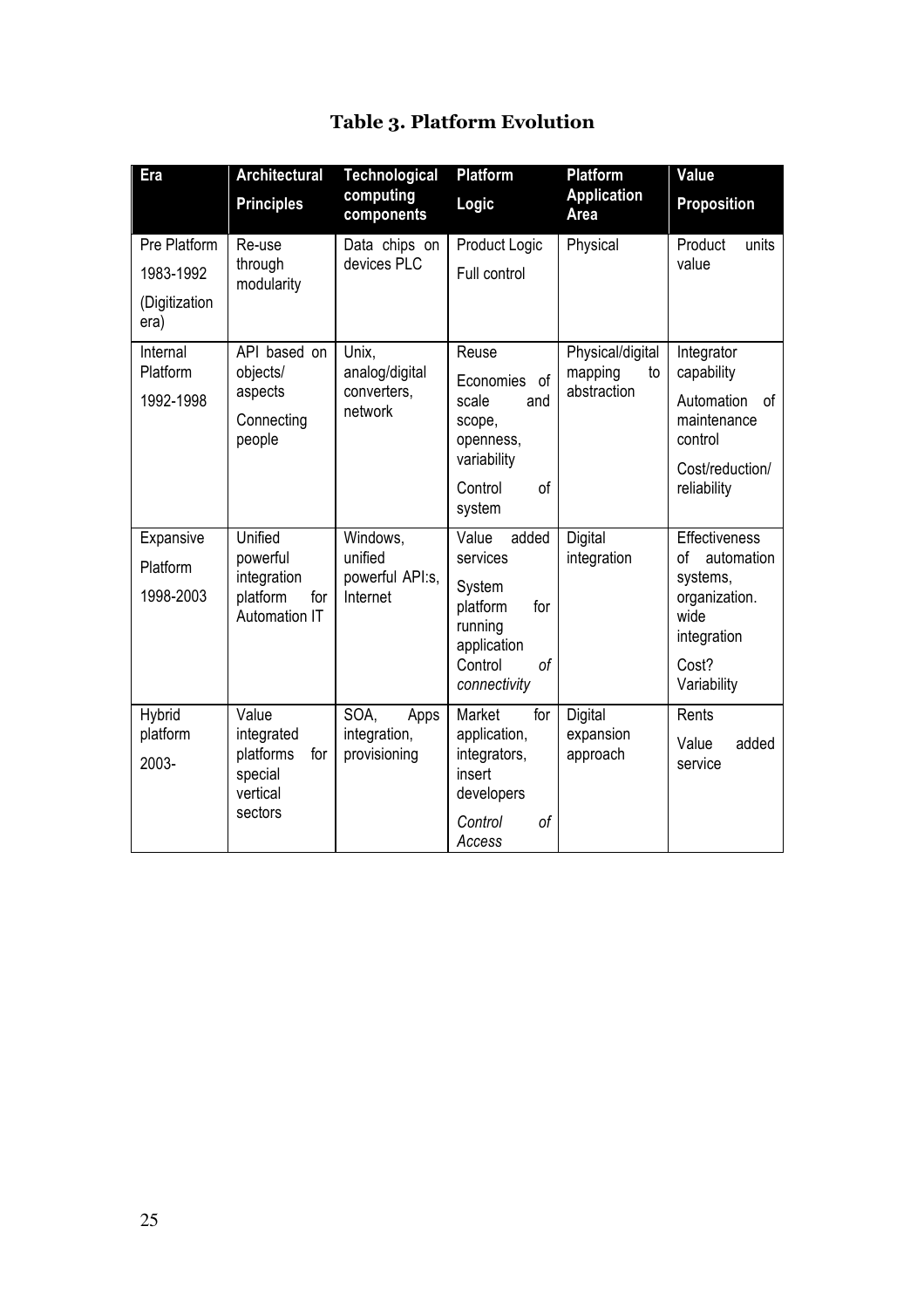## **5. Discussion**

Extensive research on platforms provides a thorough understanding on why they materialize, what their features are and how they provide value. However, we know less on how specific architectural principles, and in particular digital ones, affect their evolutionary trajectory.

We conducted an exploratory longitudinal case study of the evolution of process automation system offerings in a leading process automation provider starting from the late 70's leading up to the recent announcement of a new kind of platform establishment. In so doing, we explored in detail how the co-evolution between technology, context and policy followed a fit–stretch pattern and we carefully examined the learning processes involved in reaching a functional fit between platform and its environment. Studying how the automation platform evolved as it became increasingly armed with expansive digital capabilities allowed us to analyze how the relationships between technology, context and strategy co-evolved. These issues are highly dynamic and poorly understood, and we know little about how technical, contextual, and strategy elements combine for successful evolutionary outcomes with hybrid platforms as the platform owner needs to apply contradictory and varying architectural rules and mechanisms for variation, selection and retention. Against this backdrop, we focused on how hybrid platforms evolve as they become enabled by expansive digital capabilities. We contribute to prior literature by highlighting three important characteristics in hybrid platform's logic: strongly evolutionary characteristic, dynamic growth, and, tensions between generativity and installed physical base.

First, our study extends current platform theory by illustrating how digitizing analog components created a new breed of hybrid platforms with strongly evolutionary characteristic and specific platform design challenges. These hybrid platforms come with specific tensions since they are subject to both generativity and restrictions from the installed physical base. Accordingly, managing them requires understanding of digital and physical product logic. In our study, both digital and physical characteristics of process automation systems also created a strongly evolutionary characteristic of the platform. Digital characteristics promoted variability through multi-source innovation but also allowed backwards compatibility that was required by physical stability and longevity of production equipment.

Second, through our analysis we show that increased digitizing of the platform functions resulted in an increasingly loosely coupled architecture and related dynamic growth patterns. This loose coupling promoted new stretch-fit patterns between increased technology variability and its alignment with use contexts, which calls for constant changes in firm's strategy and economic logic. As the platform gained increasingly strong digital capabilities and loosely coupled architecture, the functional scope was extended. This expansive feature, in combination with the strongly evolutionary characteristics of hybrid platforms, created dynamic growth patterns where technology, context or strategy stretched the platform's scope and evoked related alignment in the others.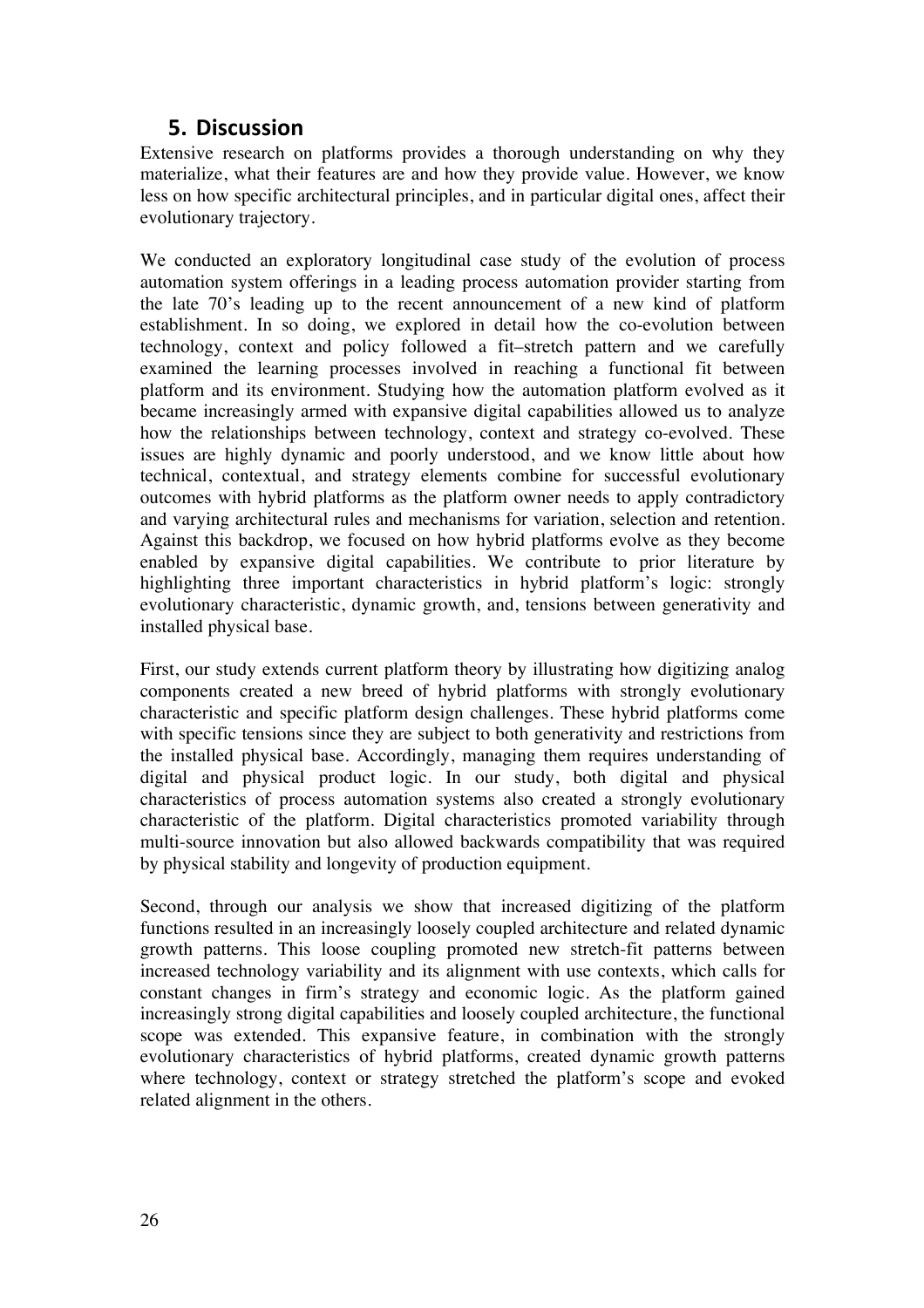A third contribution is that we demonstrate how generativity lead to increasingly distributed forms of control. As new layers were digitized, ABB's control over the platform shifted from full control of technical development and relationships to control of access. Enabled by digitizing the functions of the control system, and due to the expansive scope and intensity of learning associated with these changes, control became increasingly distributed. The fact that platforms and strategy co-evolved through a stretch-fit pattern as digital capabilities increased technology variation calls for new and increasingly frequent strategic alignments with use and production contexts.

These findings can be applied to a new breed of platforms emerging in such diverse fields as intelligent cities, power grids or new generation of traffic and power train systems. While hybrid platforms are an increasingly promising area for further leveraging the promises of digitization, our study also points to important challenges in their design and management. Nevertheless, this study has several important limitations. First, while pointing to important challenges our study cannot be generalized across all digitization of physical product platforms because we focused on an industry that is extremely dependent on high-reliability and has very long lifecycles of machinery. Accordingly, both evolutionary characteristics and dynamic growth patterns might be overemphasized. Second, our study examines evolution in a world-leading firm in a capital intensive high-tech engineering based industry. It is not clear how and under what conditions digitization of physical environments might play out in other contexts. Finally, industrial control systems are used in a large variety of industries and innovation adoption patterns might be quite different in other use contexts. Most of the larger customers discussed in this study operates in industries that have been highly profitable over the last decades due to rising prices of natural resource. Platform owners in more cost dependent industries might be subject to other dynamics.

## **6. Conclusion**

Extensive research on platforms provides a thorough understanding on why they materialize, what their features are and how they provide value. However, we know less on how specific architectural principles, and in particular digital ones, affect their evolutionary trajectory.

In this paper we have shown how the evolutionary logics perspective allows for a deeper understanding of how hybrid platforms evolve as they become enabled by expansive digital capabilities. Although digitization has been raised as an important issue for research on new platforms (Tiwana et al., 2010) it has not been explored in detail. Overall, our study also illustrates challenges in designing and managing hybrid platforms that involve dynamic digital and physical components. By doing so our research makes several contributions.

First, our study extends current platform theory by illustrating how digitizing analog components created a new breed of hybrid platforms with strongly evolutionary characteristic and specific platform design challenges. Second, through our analysis we show that increased digitizing of the platform functions resulted in an increasingly loosely coupled architecture and related dynamic growth patterns. Finally, we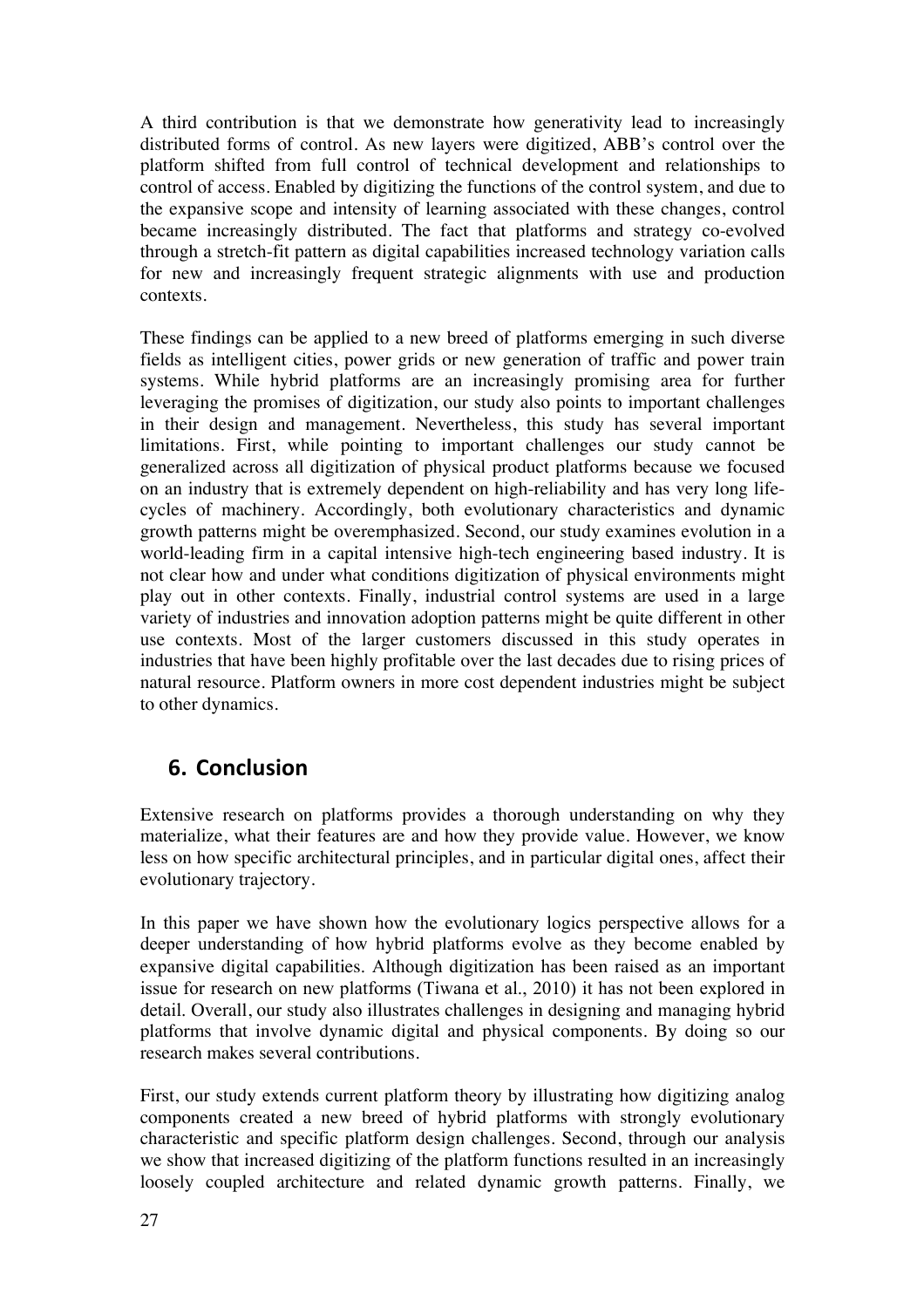demonstrate how generativity leads to increasingly distributed forms of platform control.

## **7. References**

Baldwin, C. and K. B. Clark (2000). Design Rules: The Power of Modularity B2 -Design Rules: The Power of Modularity. Boston, Harvard Business School Press.

Baldwin, C. and J. Woodard (2009). The Architecture of Platforms: A Unified View. Platforms, markets and innovation. A. Gawer. Cheltenham UK, Edward Elgar**:** 19-44.

Baldwin, C. K. (2008). "Where do transactions come from? Modularity,

- transactions, and the boundaries of firms." Industrial and Corporate Change **17**(1): 155-195.
- Baldwin, C. Y. and K. B. Clark (1997). "Managing in an age of modularity." Harvard Business Review 75(5): 84.
- Barrett, M., E. Oborn, et al. (2012). "Reconfiguring boundary relations: Robotic innovations in pharmacy work." Organization Science 23(5): 1448-1466.
- Benkler, Y. (2006). The wealth of networks: How social production transforms markets and freedom, Yale University Press.
- Bosch, J. (2009). From software product lines to software ecosystems. Proceedings of the 13th International Software Product Line Conference.
- Boudreau, K. (2010). "Open platform strategies and innovation: Granting access vs. devolving control." Management Science **56**(10): 1849-1872.
- Boudreau, K. J. (2012). "Let a thousand flowers bloom? An early look at large numbers of software app developers and patterns of innovation." Organization Science **23**(5): 1409-1427.
- Bresnahan, T. F. and S. Greenstein (1999). "Technological competition and the structure of the computer industry." The Journal of Industrial Economics **47**(1): 1-40.
- Brusoni, S. and A. Prencipe (2009). "Design rules for platform leaders." Platforms, Markets and Innovation. Cheltenham, UK and Northampton, US: Edward Elgar.
- CISCO. (2013). Retrieved February 6th, 2013, from http://www.cisco.com/en/US/docs/solutions/Verticals/CPwE/CPwE\_chapter2. html - wp1002608.
- Desouza, K. C. and A. Bhagwatwar (2012). "Citizen Apps to Solve Complex Urban Problems." Journal of Urban Technology **19**(3): 107-136.
- Eaton, B., S. Elaluf-Calderwood, et al. (2011). Dynamic structures of control and generativity in digital ecosystem service innovation: the cases of the Apple and Google mobile app stores, London School of Economics and Political Science.
- Eisenhardt, K. (1989). "Building Theories from Case Study Research." Academy of Management Review: 532-550.
- Eisenmann, T., G. Parker, et al. (2006). "Strategies for two-sided markets." Harvard Business Review 84(10): 92.
- Evans, D. (2009). "How catalysts ignite: The economics of platform-based startups." Cheltenham, UK and Northampton, MA, US: Edward Elgar.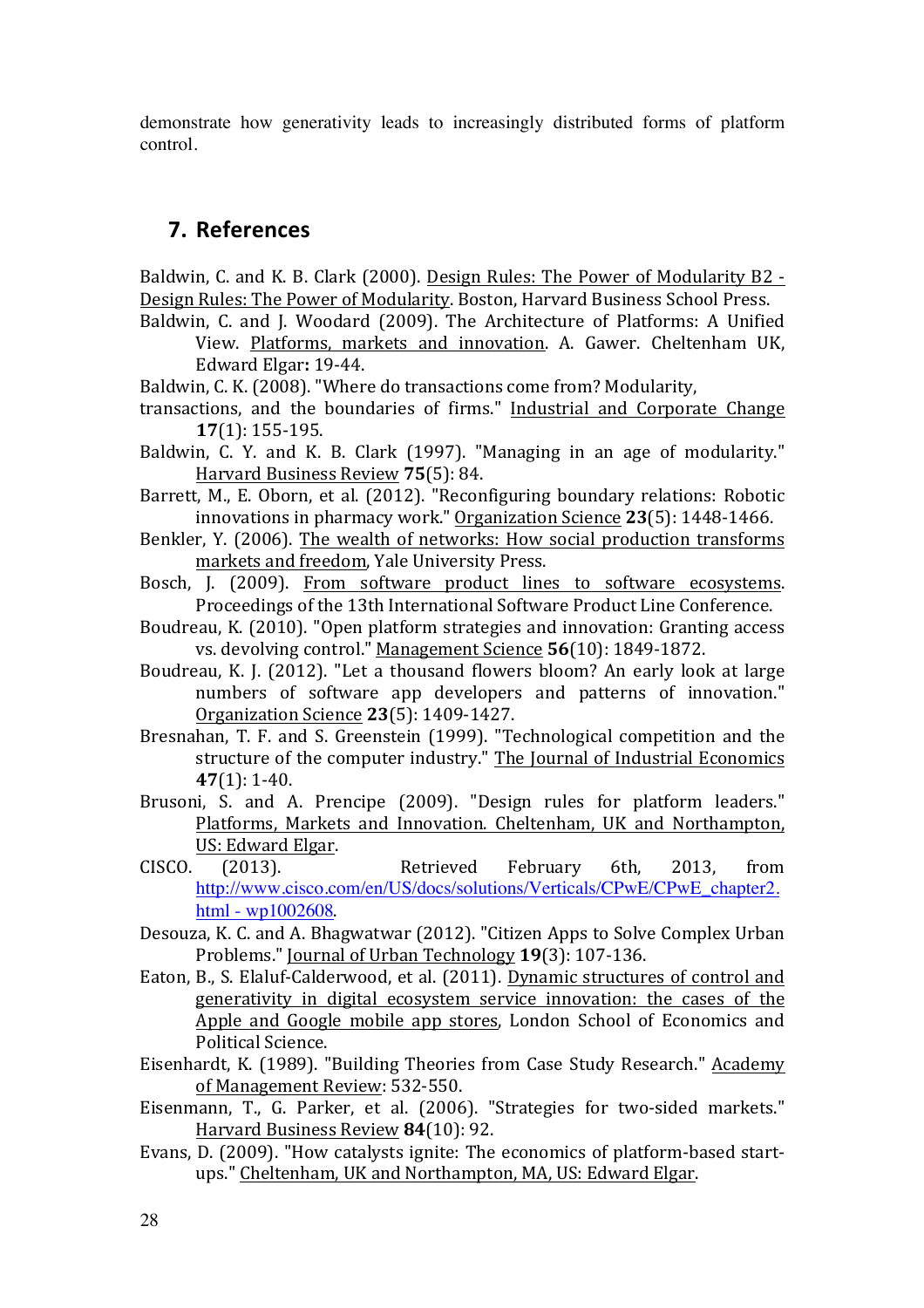Evans, D. D. S., A. Hagiu, et al. (2006). Invisible engines, MIT Press.

- Gao, L. S. and B. Iver (2006). "Analyzing complementarities using software stacks for software industry acquisitions." Journal of Management Information Systems **23**(2): 119-147.
- Gersick, C. J. G. (1991). Revolutionary Change Theories: A Multilevel Exploration of the Punctuated Equilibrium Paradigm. Academy of Management Review. **16:** 10-36.
- Hanseth, O. and K. Lyytinen (2010). "Design theory for dynamic complexity in information infrastructures: the case of building internet." Journal of Information Technology **25**(1): 1-19.
- Helper, S. and M. Sako (2010). "Management innovation in supply chain: appreciating Chandler in the twenty-first century." Industrial and Corporate Change **19**(2): 399-429.
- Helpman, E. (1998). General purpose technologies and economic growth, The MIT press.
- Henderson, R. M. and K. B. Clark (1990). Architectural innovation: the reconfiguration of existing product technologies and the failure of established firms. Administrative Science Quarterly. **35:** 9-30.
- Kirschner, M. and J. Gerhart (1998). "Evolvability." Proceedings of the National Academy of Sciences **95**(15): 8420-8427.
- Kjaer, A. P. (2003). "The integration of business and production processes." Control Systems, IEEE **23**(6): 50-58.
- Lee, I. and N. Berente (2012). "Digital Innovation and the Division of Innovative Labor: Digital Controls in the Automotive Industry." Organization Science **23**(5): 1428-1447.
- Majchrzak, A. and L. Markus (2012). Technology Affordances and Constraint Theory of MIS. Thousand Oaks, CA, Sage.
- Meyer, M. H. and A. P. Lehnerd (1997). The power of product platforms, Free Press.
- Remneland-Wikhamn, B. r., J. Ljungberg, et al. (2011). "Open innovation, generativity and the supplier as peer: The case of iphone and android." International Journal of Innovation Management **15**(01): 205-230.
- Robertson, D. and K. Ulrich (1993). "Planning for Product Platlorms." Sloan Management Review.
- Rochet, J. C. and J. Tirole (2003). "Platform competition in two, Äêsided markets." Journal of the European Economic Association **1**(4): 990-1029.
- Sako, M. (2009). "10. Outsourcing of tasks and outsourcing of assets: evidence from automotive supplier parks in Brazil." Platforms, Markets and Innovation: 251.
- Sanderson, S. and M. Uzumeri (1995). "Managing product families: The case of the Sony Walkman." Research Policy 24(5): 761-782.
- Simon, H. A. (1972). The Architecture of Complexity. Proceedings of the American Philosophical Society: 467-482.
- Simon, H. A. (1996). The Sciences of the Artificial B2 The Sciences of the Artificial. Cambridge, MA, MIT Press. 3.
- Tilson, D., K. Lyytinen, et al. (2010). "Research Commentary--Digital Infrastructures: The Missing IS Research Agenda." Information Systems Research.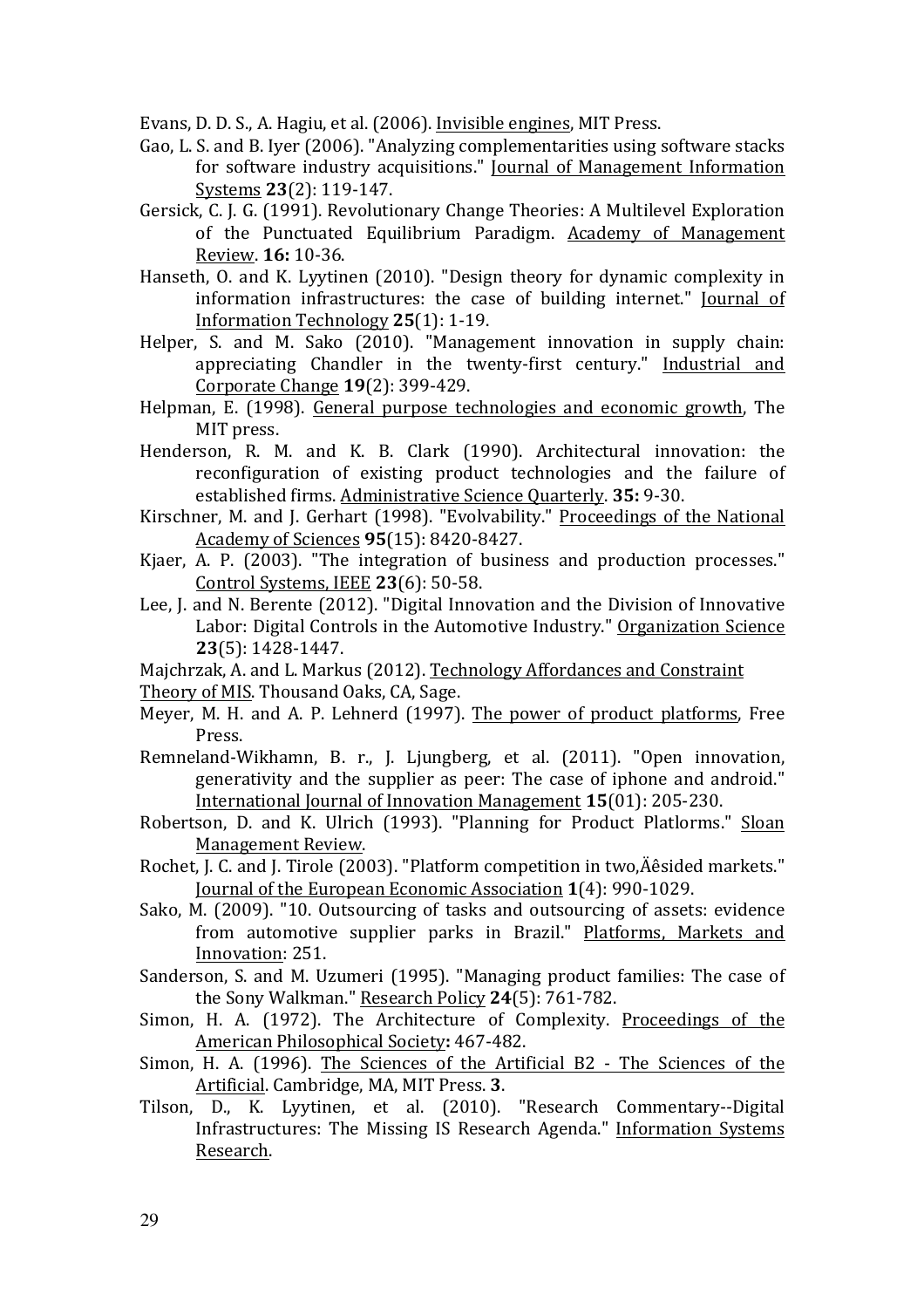- Tiwana, A., B. Konsynski, et al. (2010). "Platform Evolution: Coevolution of Platform Architecture, Governance and Evironmental Dynamics." Information Systems Research **21**(4): 675-687.
- Yoo, Y., R. J. Boland, et al. (2012). "Organizing for Innovation in the Digitized World." Organization Science **23**(5): 1398-1408.
- Yoo, Y., O. Henfridsson, et al.  $(2010)$ . "Research commentary: The new organizing logic of digital innovation: an agenda for information systems research." Information Systems Research **21**(4): 724-735.
- Zittrain, J. L. (2006). "The generative internet." Harvard Law Review: 1974-2040.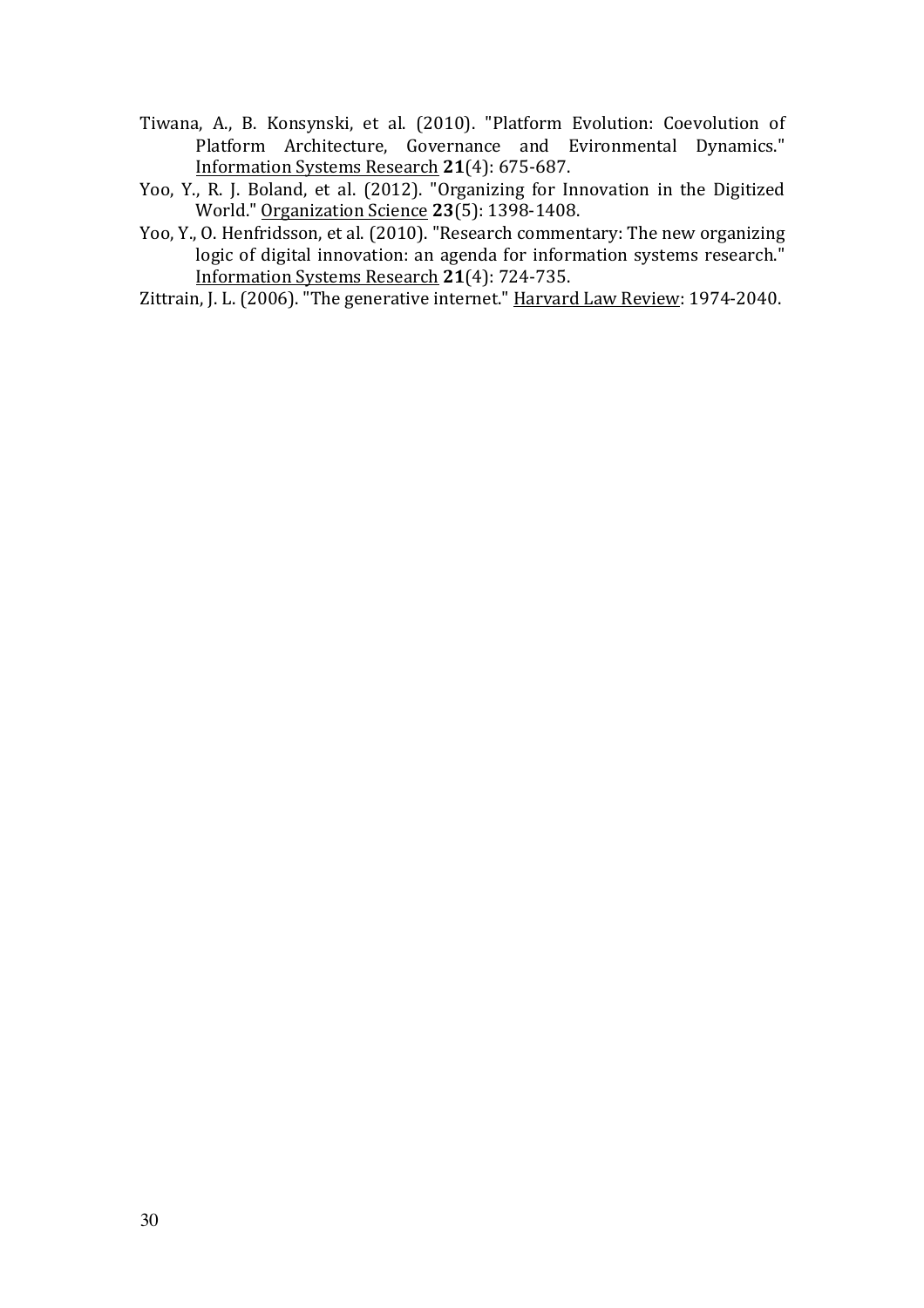# **Appendix A. Summary Tables**

| <b>Platform Aspect</b>                   | Capability                                         |                                                                                                                                                                                                                                                                                 |
|------------------------------------------|----------------------------------------------------|---------------------------------------------------------------------------------------------------------------------------------------------------------------------------------------------------------------------------------------------------------------------------------|
| Information<br>Integration<br>Capability | N/A                                                |                                                                                                                                                                                                                                                                                 |
| Engineering<br>Approach                  | Product development                                |                                                                                                                                                                                                                                                                                 |
| Economic<br>Logic                        | control-process level                              | Re-use of physical engineering solutions, standardization of interfaces at the                                                                                                                                                                                                  |
| Operating<br>System                      | In-house developed                                 |                                                                                                                                                                                                                                                                                 |
| Platform<br>Layers                       | 5<br>Enterprise NA<br>Network                      |                                                                                                                                                                                                                                                                                 |
|                                          | Site business NA<br>4<br>planning                  |                                                                                                                                                                                                                                                                                 |
|                                          | 3<br>Manufacturing<br>Operations<br>and<br>Control | Site NA                                                                                                                                                                                                                                                                         |
|                                          | 2<br>Supervisory<br>Control                        | Area Basic text based operator stations integrated with a<br>limited part of the process.                                                                                                                                                                                       |
|                                          | 1<br>Control, Level 1                              | Basic Process PLC with 16/32 bit processor introduced, provided<br>improved process control and simplified commission<br>and maintenance through standardization of physical<br>engineering (replacing hardwired logic) a single<br>controller had a capacity for 1300 channels |
|                                          | $\overline{0}$<br>Physical/Process<br>Level 0:     | Serial Communication Bus Introduced                                                                                                                                                                                                                                             |
| Evolutionary<br>Stretch                  | Strategy                                           | steps towards purposeful<br>First<br>through<br>re-use<br>digitization of existing layers.                                                                                                                                                                                      |
|                                          | Context/<br>functionality                          | The new technology was designed to fit the existing<br>regime.                                                                                                                                                                                                                  |
|                                          | Technology                                         | Digital technology introduced.                                                                                                                                                                                                                                                  |

# **Table 4. The Master Product Family**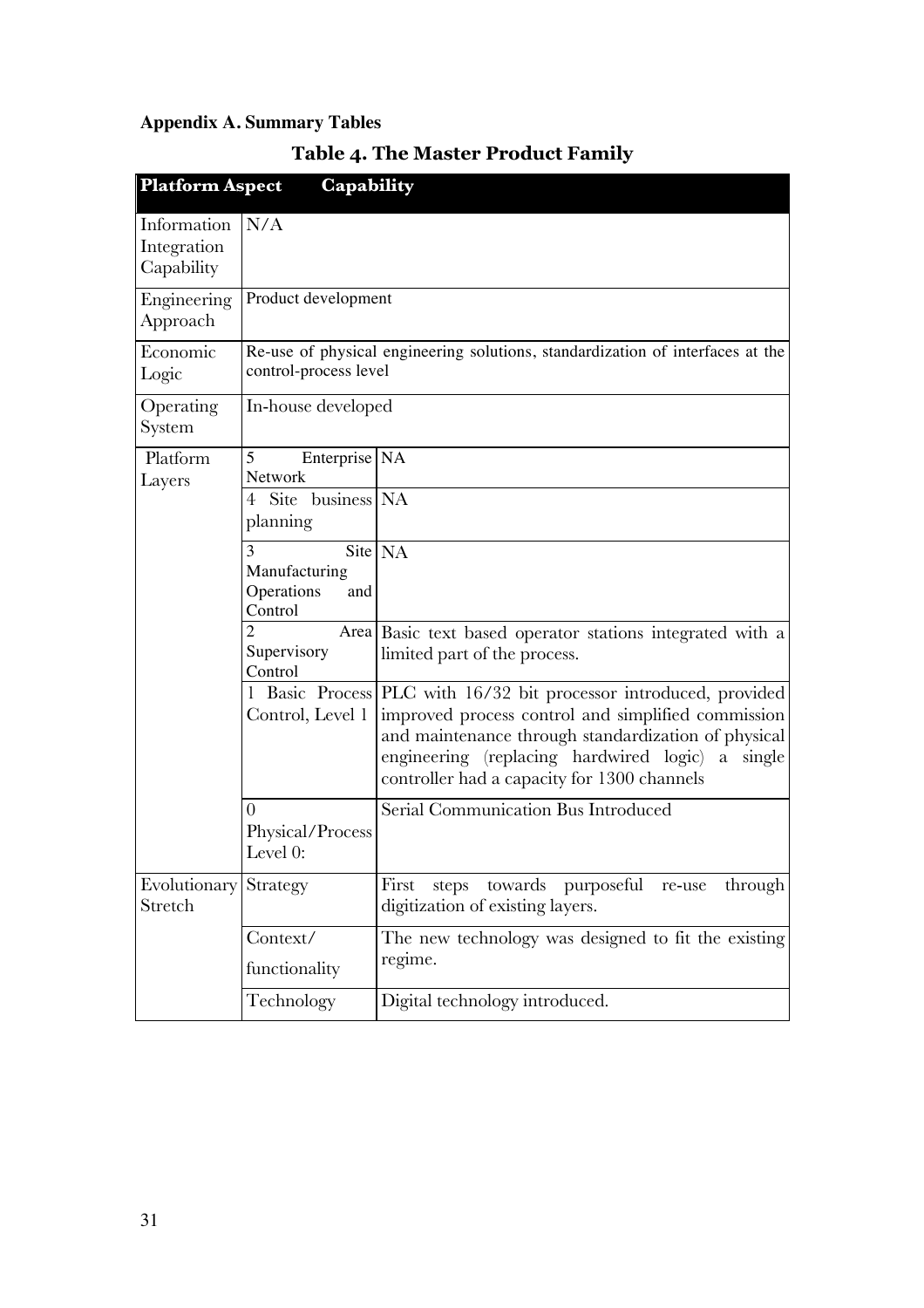| Platform      | Capability                                                                  |                                                                                                                          |  |  |
|---------------|-----------------------------------------------------------------------------|--------------------------------------------------------------------------------------------------------------------------|--|--|
| <b>Aspect</b> |                                                                             |                                                                                                                          |  |  |
| Information   |                                                                             | Standards such as TCP/IP, SQL, DDE, and X Window System allows                                                           |  |  |
| Integration   | information to be retrieved. Integration approach based on information that |                                                                                                                          |  |  |
| Capability    | was stored centrally, i.e. the system managed data storing for different    |                                                                                                                          |  |  |
|               | applications.                                                               |                                                                                                                          |  |  |
| Engineering   | Product development but inspired by modular software logics such as object  |                                                                                                                          |  |  |
| Approach      | oriented approach, integration of information                               |                                                                                                                          |  |  |
| Economic      |                                                                             | Re-use of both in-house developed software solutions and externally                                                      |  |  |
| Logic         | developed technology through standardization and integration of engineering |                                                                                                                          |  |  |
|               | systems. Modular strategy of product development aims at providing system   |                                                                                                                          |  |  |
|               |                                                                             | expandability. Support for both on-line configuration and off-line                                                       |  |  |
|               | engineering.                                                                |                                                                                                                          |  |  |
| Operating     | Unix                                                                        |                                                                                                                          |  |  |
| System        |                                                                             | NA                                                                                                                       |  |  |
| Platform      | 5 Enterprise<br>Network                                                     |                                                                                                                          |  |  |
| Layers        | 4 Site business                                                             | <b>NA</b>                                                                                                                |  |  |
|               | planning                                                                    |                                                                                                                          |  |  |
|               | 3 Site                                                                      | Support for a range of interfaces and protocols for                                                                      |  |  |
|               | Manufacturing                                                               | communication<br>external<br>systems<br>with<br>such<br>as                                                               |  |  |
|               | Operations and                                                              | communication modules for direct connection with third                                                                   |  |  |
|               | Control                                                                     | party control equipement, EXCOM, TCP/IP, GCOM and                                                                        |  |  |
|               |                                                                             | SQL*Connect.                                                                                                             |  |  |
|               | 2 Area                                                                      | Modules ranging from low-cost, monochrome video                                                                          |  |  |
|               | Supervisory                                                                 | terminals, to advanced operator with high-resolution color                                                               |  |  |
|               | Control                                                                     | graphics and windowing based on industry standards, such                                                                 |  |  |
|               |                                                                             | as X Window System and OSF/Motif.                                                                                        |  |  |
|               | 1 Basic Process                                                             | The AC 450 had a substantially increased computational                                                                   |  |  |
|               | Control,                                                                    | capability and provided redundancy. Process control could                                                                |  |  |
|               |                                                                             | be customized to customer needs through a range of<br>controllers, varying from small PLC units for a maximum            |  |  |
|               |                                                                             | of 64 I/O channels to advanced controllers for logic and                                                                 |  |  |
|               |                                                                             | regulatory control with as many as 5700 I/O channels per                                                                 |  |  |
|               |                                                                             | station.                                                                                                                 |  |  |
|               | 0 Physical/                                                                 | Fieldbuses for I/O units, operator stations, local interaction                                                           |  |  |
|               | Process                                                                     | panels and controllers                                                                                                   |  |  |
|               |                                                                             |                                                                                                                          |  |  |
| Evolutionary  | Strategy                                                                    | Increased reliance on third-party modules changes ABB's                                                                  |  |  |
| Stretch       |                                                                             | control development.<br>possibilities<br><b>Openness</b><br>to<br>and                                                    |  |  |
|               |                                                                             | integration becomes increasingly important in the platform                                                               |  |  |
|               | Context/                                                                    | value proposition.                                                                                                       |  |  |
|               | functionality                                                               | The platform expands into layer 3 and provides substantial<br>new functionality in Layer 2. New software for engineering |  |  |
|               |                                                                             | functionality for<br>design<br>provides<br>platform<br>and                                                               |  |  |
|               |                                                                             | customization.                                                                                                           |  |  |
|               | Technology                                                                  |                                                                                                                          |  |  |
|               |                                                                             | Leveraging general-purpose digital technology,<br>the                                                                    |  |  |
|               |                                                                             | architecture becomes increasingly layered and loosely                                                                    |  |  |
|               |                                                                             | coupled. For good and worse, generativity becomes a                                                                      |  |  |
|               |                                                                             | factor.                                                                                                                  |  |  |

# **Table 5. The Advant Platform**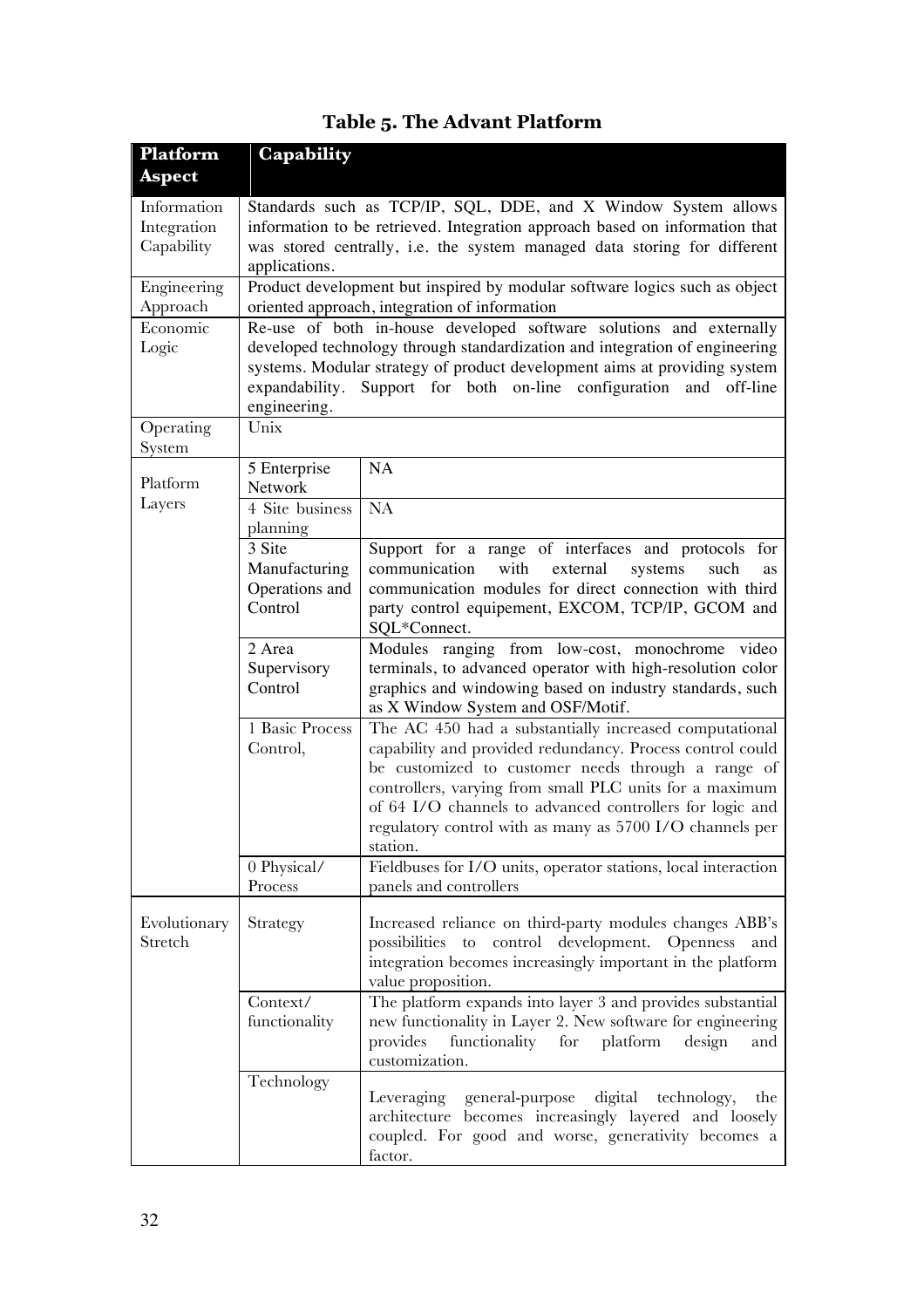| Platform<br><b>Aspect</b>                | Capability                                                                                                           |                                                                                                                                                                                                                                                                                                                                                                                                                                                                                 |  |
|------------------------------------------|----------------------------------------------------------------------------------------------------------------------|---------------------------------------------------------------------------------------------------------------------------------------------------------------------------------------------------------------------------------------------------------------------------------------------------------------------------------------------------------------------------------------------------------------------------------------------------------------------------------|--|
| Information<br>Integration<br>Capability | Integration approach<br>based on applications, through<br>well-defined<br>application programming interfaces (API's) |                                                                                                                                                                                                                                                                                                                                                                                                                                                                                 |  |
| Engineering<br>Approach                  | Software platform                                                                                                    |                                                                                                                                                                                                                                                                                                                                                                                                                                                                                 |  |
| Economic<br>Logic                        |                                                                                                                      | Varies over time; product platform, market platform                                                                                                                                                                                                                                                                                                                                                                                                                             |  |
| Operating<br>System                      | Windows                                                                                                              |                                                                                                                                                                                                                                                                                                                                                                                                                                                                                 |  |
| Platform<br>Layers                       | 5 Enterprise<br>Network:<br><b>Site</b><br>business<br>$\overline{4}$<br>planning                                    | Integration capabilities towards large ERP systems<br>and other existing digital assets                                                                                                                                                                                                                                                                                                                                                                                         |  |
|                                          | 3 Site<br>Manufacturing<br>Operations and<br>Control                                                                 |                                                                                                                                                                                                                                                                                                                                                                                                                                                                                 |  |
|                                          | 2 Area Supervisory<br>Control                                                                                        |                                                                                                                                                                                                                                                                                                                                                                                                                                                                                 |  |
|                                          | Basic Process<br>1<br>Control                                                                                        | Computational<br>capability vastly<br>improved,<br>overall functional improvements are however<br>incremental since these changes are not followed<br>by equivalent investments in physical layers.                                                                                                                                                                                                                                                                             |  |
|                                          | 0 Physical/                                                                                                          |                                                                                                                                                                                                                                                                                                                                                                                                                                                                                 |  |
|                                          | Process                                                                                                              |                                                                                                                                                                                                                                                                                                                                                                                                                                                                                 |  |
| Evolutionary<br>Stretch                  | Strategy                                                                                                             | The platforms fundamental purpose is<br>to<br>integrate layers in the loosely coupled, layered<br>system. As such, the core value proposition is not<br>limited to developing the best solutions but<br>rather to control and certify software and<br>hardware modules. At first, management does<br>not consider the platform to be restricted to<br>controlling industrial processes. Strategic<br>circumstances in E & A does however limit<br>operations to core functions. |  |
|                                          | Context/<br>functionality                                                                                            | As the upper layers of the platform are<br>digitalized, functionality expands into integration<br>of general-purpose digital technology. Physical<br>and<br>longevity of production<br>restrictions<br>equipment restricts fundamental changes in the<br>lower layers. Management explores expanding<br>platform use context into other industries but                                                                                                                          |  |

# **Table 6 The Advant Integrator Platform**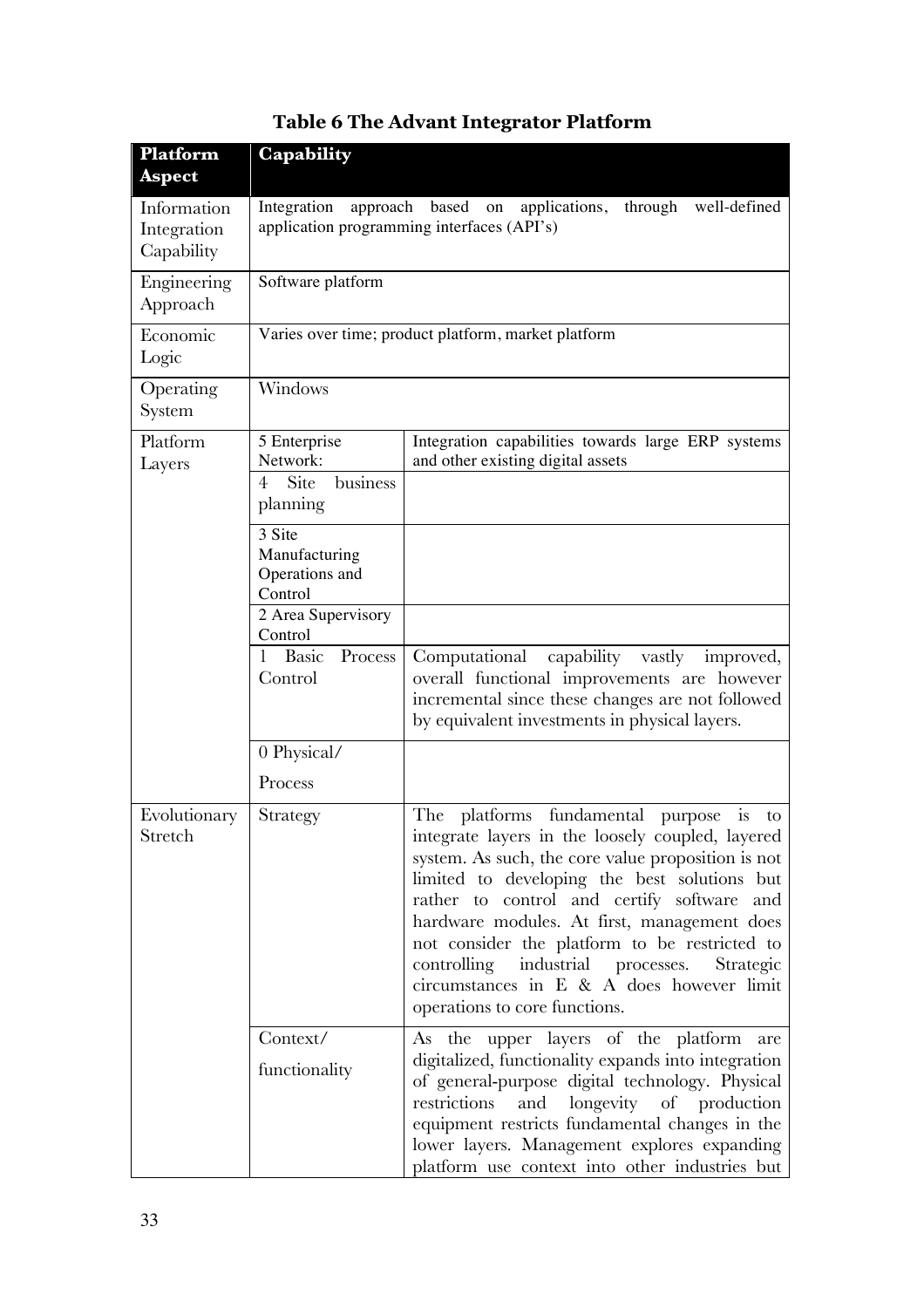|            | strategic considerations interrupts such stretch<br>patterns.                                                                                                                                                                                                                                                                                                                           |
|------------|-----------------------------------------------------------------------------------------------------------------------------------------------------------------------------------------------------------------------------------------------------------------------------------------------------------------------------------------------------------------------------------------|
| Technology | Integration capabilities improved and interfaces<br>towards higher layers improved. As platform is<br>based on Windows, E & A does not have<br>decision rights over development either for OS<br>or many other modules. In order to adapt to<br>changes in these components the platform<br>becomes increasingly dynamic and re-<br>programming of digital components more<br>frequent. |

## **Table 7, The 800XA Platform**

| Platform<br><b>Aspect</b>                | Capability                                                                                                                                                                                            |                                                                                                                                                                                                                                                                                                                                                                                           |  |
|------------------------------------------|-------------------------------------------------------------------------------------------------------------------------------------------------------------------------------------------------------|-------------------------------------------------------------------------------------------------------------------------------------------------------------------------------------------------------------------------------------------------------------------------------------------------------------------------------------------------------------------------------------------|--|
| Information<br>Integration<br>Capability | approach based on applications, through well-defined<br>Integration<br>application programming interfaces (API's). Platform designed for<br>integration of in-house and third-part developed modules. |                                                                                                                                                                                                                                                                                                                                                                                           |  |
| Engineering<br>Approach                  | Software eco-system platform                                                                                                                                                                          |                                                                                                                                                                                                                                                                                                                                                                                           |  |
| Economic<br>Logic                        |                                                                                                                                                                                                       | Varies over time; market platform, product platform, service platform                                                                                                                                                                                                                                                                                                                     |  |
| Operating<br>System                      | Windows                                                                                                                                                                                               |                                                                                                                                                                                                                                                                                                                                                                                           |  |
| Platform<br>Layers                       | 5 Enterprise<br>Network:                                                                                                                                                                              | Further improved integration towards important<br>systems, e.g. large ERP system maintenance<br>module                                                                                                                                                                                                                                                                                    |  |
|                                          | Site<br>business<br>4<br>planning                                                                                                                                                                     | Improved functionality in the platform and<br>more powerful integration with third party<br>systems.                                                                                                                                                                                                                                                                                      |  |
|                                          | 3 Site Manufacturing<br>Operations and<br>Control                                                                                                                                                     | New focal point of the process automation system.                                                                                                                                                                                                                                                                                                                                         |  |
|                                          | 2 Area Supervisory<br>Control                                                                                                                                                                         | Smaller systems (up to 10 000 objects) can be<br>implemented with server functionality directly on<br>workplace nodes. Larger<br>systems<br>runs<br><sub>on</sub><br>customized servers, functionality. While process<br>control is still managed by designated controllers<br>in level 1, some acyclic, service and configuration<br>related data is bypassed (increased loose coupling) |  |
|                                          | Basic<br>Process<br>Control, Level<br>1:                                                                                                                                                              | Computational capability vastly improved,<br>overall functional improvements are however<br>incremental since these changes are not<br>followed by equivalent investments in physical                                                                                                                                                                                                     |  |